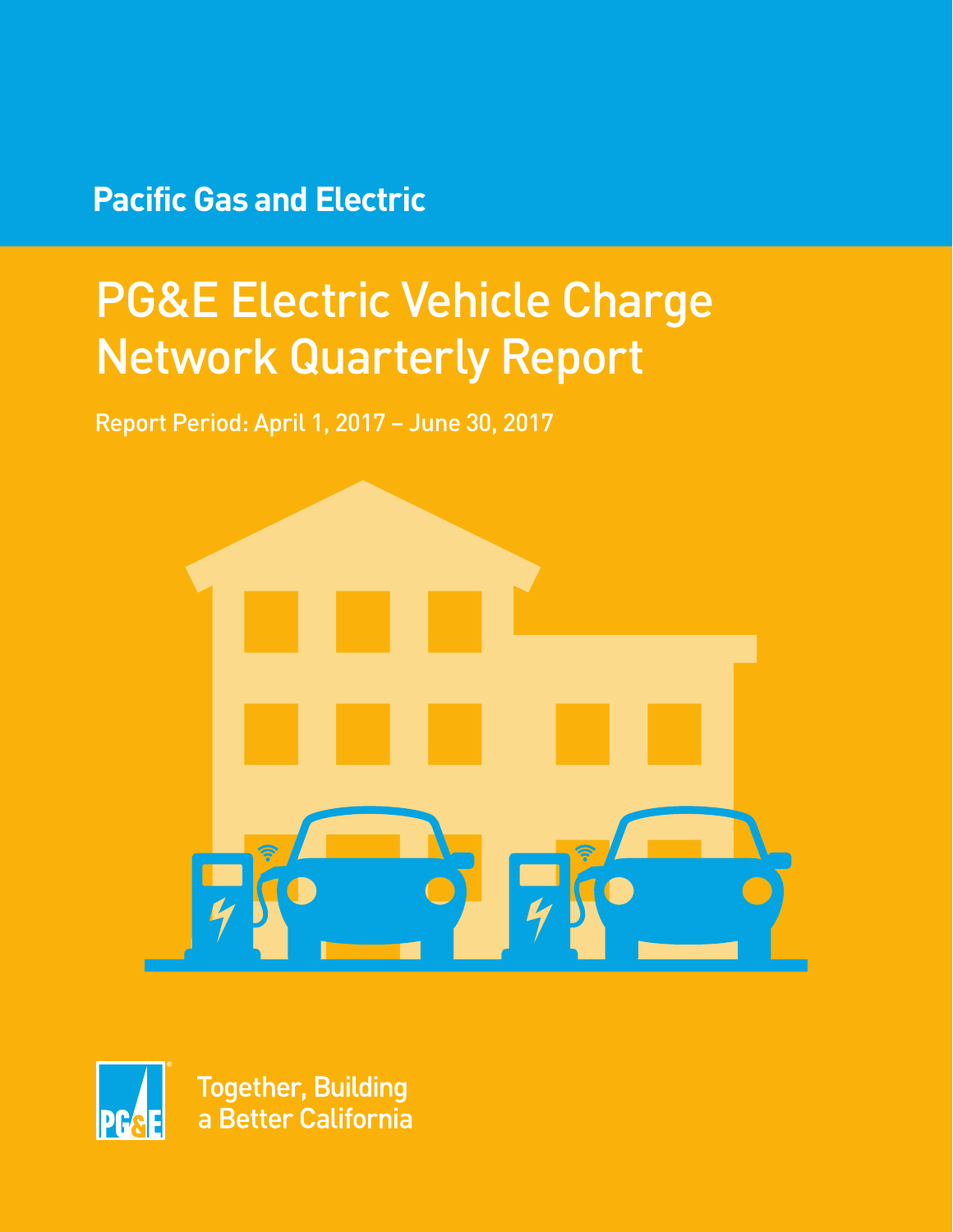## Table of Contents

| <b>1. Executive Summary</b><br>1.1 Charge Network Program Overview<br><b>1.2 Summary for Quarter</b>                                                                                                                                                                                                                                                                                     | 1  |
|------------------------------------------------------------------------------------------------------------------------------------------------------------------------------------------------------------------------------------------------------------------------------------------------------------------------------------------------------------------------------------------|----|
| 2. Customer Outreach and Enrollment<br>2.1 Charge Network Education and Outreach                                                                                                                                                                                                                                                                                                         | 4  |
| 3. Electric Vehicle Supply Equipment Procurement<br><b>3.1 Procurement Process</b><br><b>3.2 EVSE Technical Review</b><br>3.3 Contract Opportunity Announcement                                                                                                                                                                                                                          | 6  |
| 4. Electric Vehicle Charging Utilization and Load Management<br>4.1 Overview of Utilization and Load Management                                                                                                                                                                                                                                                                          | 10 |
| <b>5. Trial Sites</b>                                                                                                                                                                                                                                                                                                                                                                    | 11 |
| <b>6. Operations</b><br><b>6.1 Charge Network Program Operations</b><br><b>6.2 Status Update</b><br><b>6.3 Operational Metrics for Quarter</b><br>6.4 Costs<br><b>6.5 Installation Process Time</b><br><b>6.6 Charging station request</b><br><b>6.7 Supplier Diversity</b><br>6.8 Collaboration Efforts with Complementary EV Programs<br>6.9 Disadvantaged Communities Outreach Events | 12 |
| 7. Program Advisory Council Feedback                                                                                                                                                                                                                                                                                                                                                     | 14 |
| <b>8. Conclusion</b>                                                                                                                                                                                                                                                                                                                                                                     | 15 |
| 9. Appendix<br>9.1 Summary of Program Advisory Council Comments and PG&E Response<br>9.2 Direct Program Advisory Comments                                                                                                                                                                                                                                                                | 16 |

PAGE

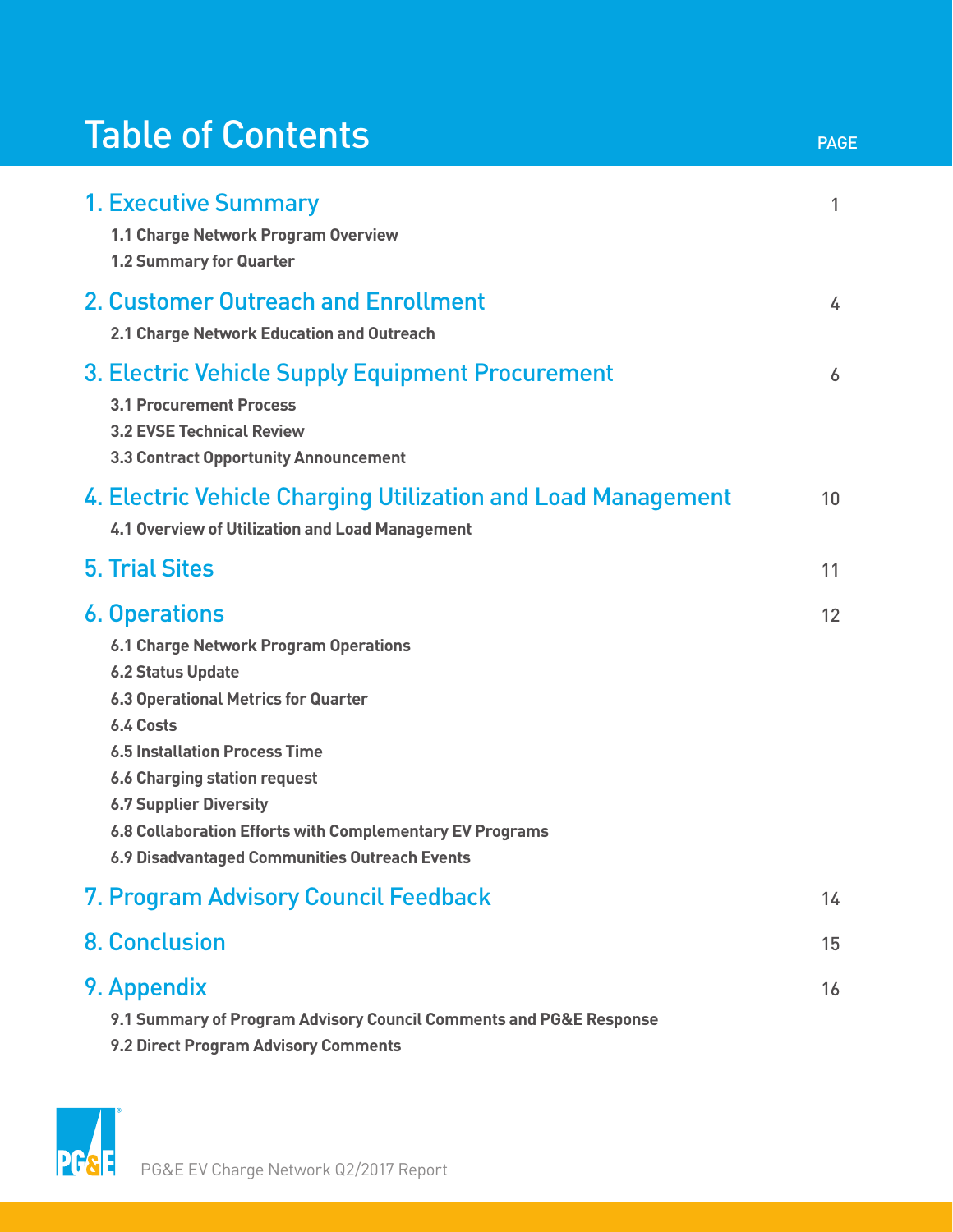Executive Summary Customer Outreach EV Supply Equipment EV Charging Utilization Trial Sites on Operations Program Advisory<br>Executive Summary and Encellment Programment and Lead Management Trial Sites Operations Council Enc EV Charging Utilization and Load Management Trial Sites Operations Program Advisory

## 1. Executive Summary

### 1.1 Charge Network Program Overview

PG&E's EV Charge Network Program (Program) was approved on December 15, 2016 through a unanimous vote of the California Public Utilities Commission (Commission). The purpose of the program is to increase access to charging for electric vehicles within PG&E's service territory. The Program intends to install 7,500 charging ports over a three-year period focusing on two key market segments, workplaces and multi-unit dwellings. The Program includes deployment targets of 15% in Disadvantaged Communities (DACs), as well as in 20-50% in Multi-Unit Dwellings (MUDs). These targets aid in facilitating market entry for previously underserved communities and market segments. For participating site hosts, the program is organized into two main ownership options: "EV Charge Owner" and "EV Charge Sponsor."

**EV Charge Owner:** The majority of the electric vehicle service equipment (EVSE) (a minimum of 65%) will be owned by site hosts who are PG&E non-residential customers that have EV charging stations installed on their property. All site hosts may choose to participate under this program option. For these installations, PG&E will install and maintain the EV service connection (make ready infrastructure) to support their use. The site host will be responsible for buying and installing the EV charging station. At these locations, rebates will be offered to site hosts for the EV charging station. The rebates will be paid after the charging stations are installed and operational.

**EV Charge Sponsor:** At the discretion of the individual site host, PG&E may be requested to install, own, and maintain up to 35% (2,625) of the EV charging stations deployed. These EV charging stations will be installed in a turnkey operation to maximize site host convenience. EV Charge Sponsor site hosts must be multi-unit dwellings (MUDs) or workplaces located in disadvantaged communities (DACs).

## 1.2 Summary for Quarter

The following section provides a brief summary of the milestones and actions performed throughout the quarter. This includes site host interest, a summary of the Program Advisory Council (PAC) meeting, and a description of all relevant Advice Letters filed. Once the EV Charge Network launches to customers, this section will also provide standard metrics including the number of customers that applied to the EV Charge Network, number of customers in the design and construction phase of the project, and the number of operational charging stations. In addition, the section will include a breakdown of budget activities and a list of issues encountered in implementing the EV Charge Network and a resolution or lesson learned for each issue.

### Site Host Interest

In January of 2017, PG&E launched the first of its EV Charge Network webpages. This webpage was designed to provide basic programmatic information while stakeholder feedback is gathered to refine the larger marketing, education and outreach plan. In addition to the webpage, PG&E launched an interest form which allows customers to indicate their interest in participating in the program. By the end of the second quarter of 2017 (June 30, 2017), 312 organizations indicated their interest in participating in the EV Charge Network Program. Of these organizations, 65% were workplaces and 35% were MUDs.

FIGURE 1.1: SITE HOST INTEREST BY MARKET SEGMENT



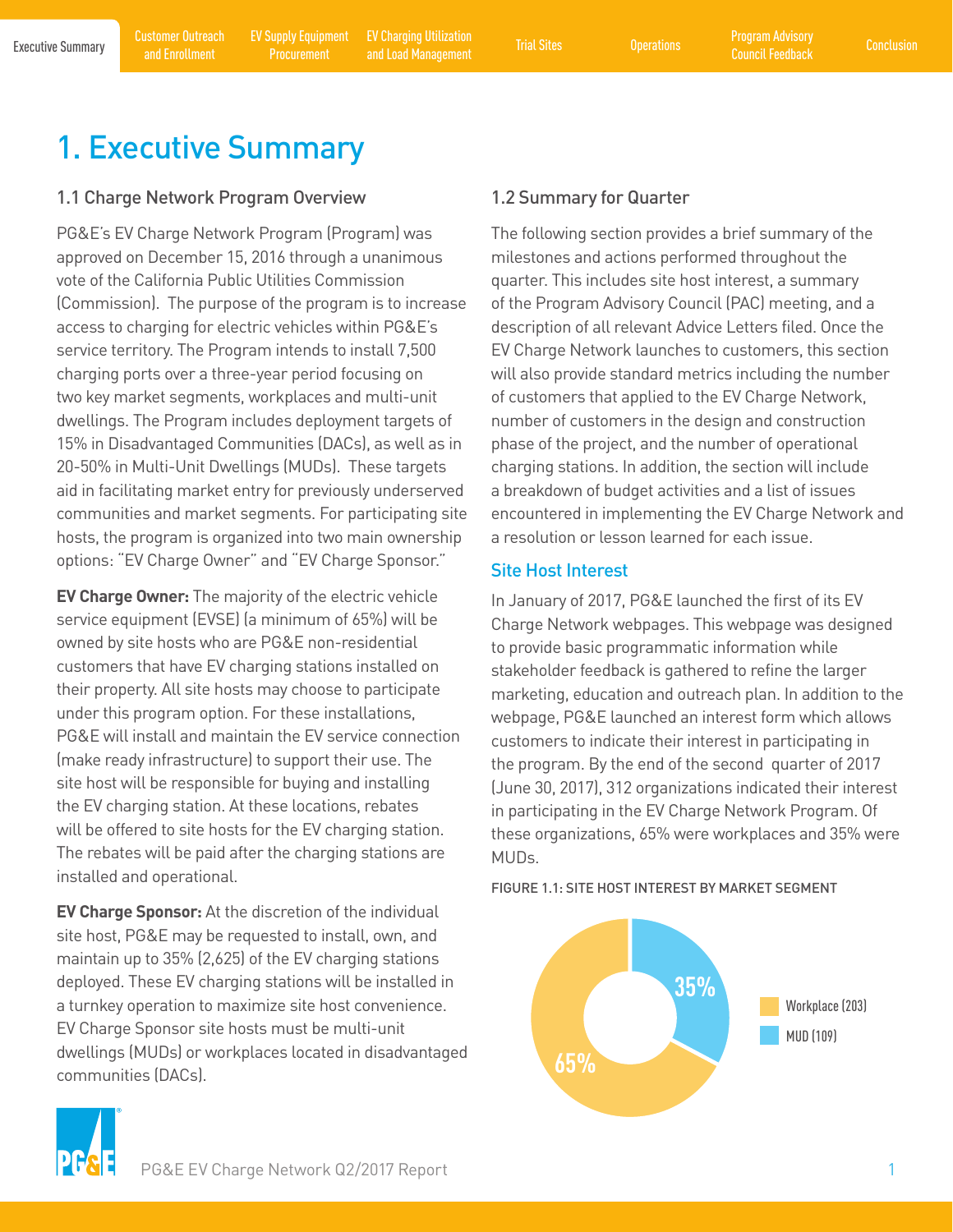#### FIGURE 1.2: NUMBER OF INTEREST ENROLLMENTS BY WEEK



## Program Advisory Council (PAC)

On June 14, 2017, PG&E held its second PAC meeting. Approximately 20 organizations, representing stakeholders from industry, government, and NGOs, attended in-person and online. This meeting provided revised updates on PG&E's marketing, education and outreach, site selection and construction, and EVSE procurement. Additionally, PG&E gave an overview of site host billing and load management, and proposed a process to maintain the 'spirit of the definition' of disadvantaged communities for workplaces of high revenue companies.

#### Procurement

PG&E opened its first Request for Qualification (RFQ) for the EV Charge Owner program on April 14, 2017. This qualification process is scheduled to occur quarterly and PG&E will use the process to vet vendors who wish to sell EVSE hardware and software to site hosts as qualified vendors in PG&E's EV Charge Network program. On May 12, 2017, PG&E closed the RFQ and began vendor evaluation. The first vendors which did not pass the evaluation process were alerted on June 1, 2017. Vendors who did not fail the initial evaluation continue to be evaluated by PG&E for data transfer capabilities, technical requirements, and proposed installation designs. Through this process, PG&E will determine the final list of qualified vendors and equipment which may be marketed to site hosts under the EV Charge Owner program. Vendors, their websites, and qualified hardware will be publicly posted on PG&E's EV Charge website once final approval is granted to vendors.

## Advice Letters

PG&E was required to file three Advice Letters as part of the Commission's Decision approving the EV Charge Network. These letters focus on three areas: the first establishes the balancing account tracking program costs, the second summarizes the program and rate options, and the third provides the revised marketing, education and outreach plan. PG&E previously filed its first two advice letters in the first quarter of 2017. PG&E filed its third Advice Letter related to the revised marketing, education and outreach plan on May 2, 2017 with 5064-E the "Education and Outreach Proposal". PG&E submitted a supplemental Advice Letter on June 28, 2017 upon request, and the CPUC approved the Advice Letter on July 13, 2017. More details on PG&E's Advice Letter for marketing, education and outreach are detailed in Section 2 of this report.

## Budget

In Q2, PG&E spent \$914,919 for a total YTD program spend of \$1,027,343 out of the \$130M authorized budget. \$483,990 of the funds were spent on IT program development, and \$430,929 were focused on program implementation and administration. Subsequent reports will be segmented into the following areas:

- Marketing, Education and Outreach
- Design and Engineering
- **Construction**
- **Rebates**
- Administration and Implementation

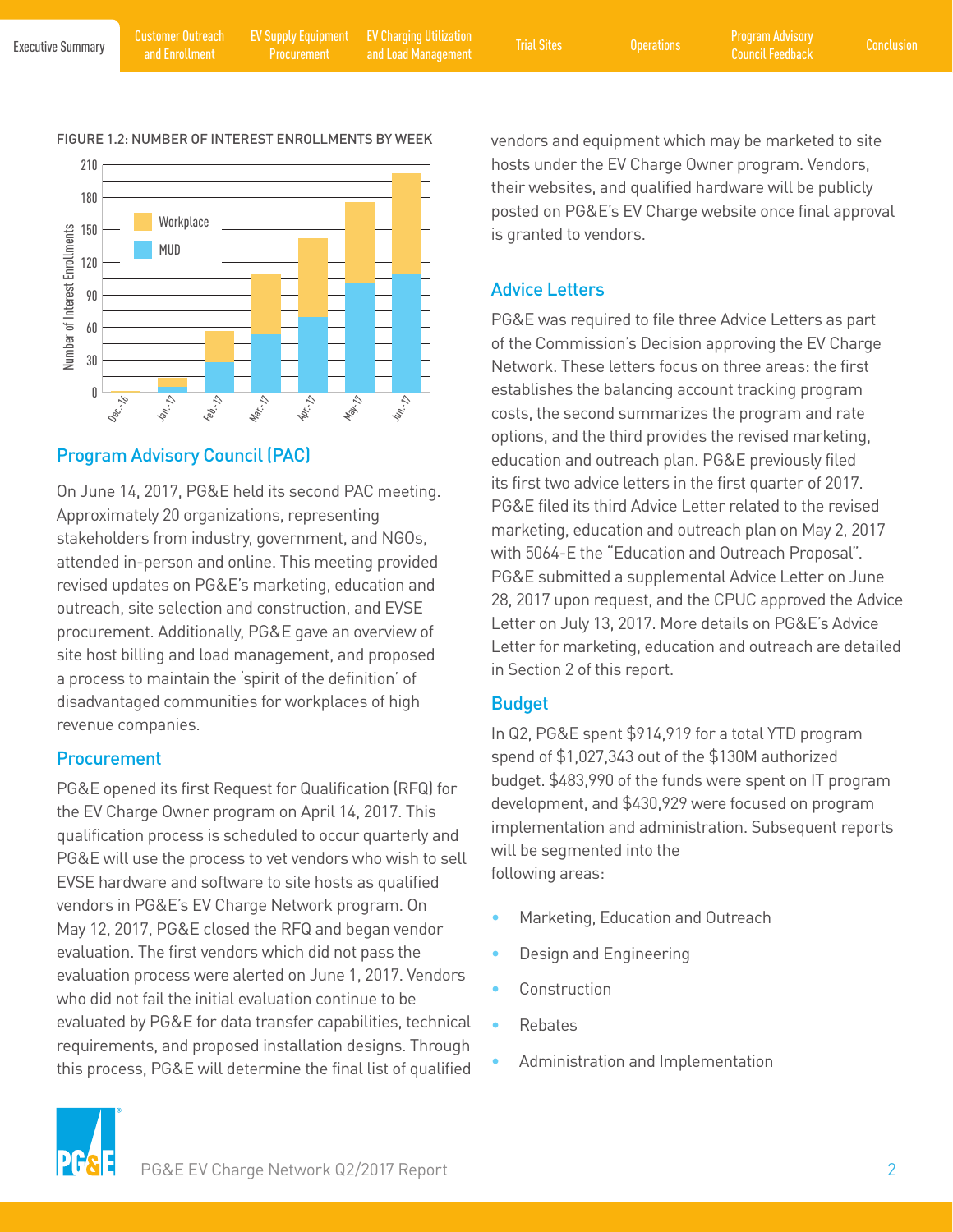EV Supply Equipment Procurement

EV Charging Utilization and Load Management Trial Sites Operations Program Advisory

#### FIGURE 1.3: TOTAL BUDGET SPEND TO DATE



- 1. The Commission approved the EV Charge Network in D 16-12-065.
- 2. Disadvantaged Communities are defined as the top 25% most impacted census tracts within PG&E's service territory per the CalEnviroScreen3.0, or the latest version.
- 3. See ordering paragraph 18 and 19 of D 16-12-065.

### Key Barriers

PG&E began trial siting activities with several customers identified through the online site host interest form. PG&E performed preliminary review of submitted sites for feasibility and to identify barriers to siting processes. See Section 5 for more information on these activities.

Issues identified arising from PG&E's trial siting process include ADA compliance, site host response time and collaboration, and easement and permit processes.

ADA requirements may be a limiting factor in the placement of charging stations in site host trials, and confusion over ADA compliance with newly introduced standards has complicated the site host process. PG&E discussed ADA compliance questions during its June 14 PAC meeting, and will continue to seek clarification on the effect of new codes on ongoing projects.

PG&E had planned to have 10 trial sites in the plan and design phase by the end of June 2017, however slower response times from customers due to scheduling conflicts and site complications proved challenging and this target was not met, with 3 of the target of ten trial



One trial site currently in the plan and design phase requires an alternate easement to that proposed by PG&E, potentially adding additional time to the siting process. Diverging from PG&E's established easement processes for the EV Charge Network may result in unanticipated delays to construction. PG&E is continuing to work with the trial site and will take lessons learned to mitigate added process time when implementing the program at scale.

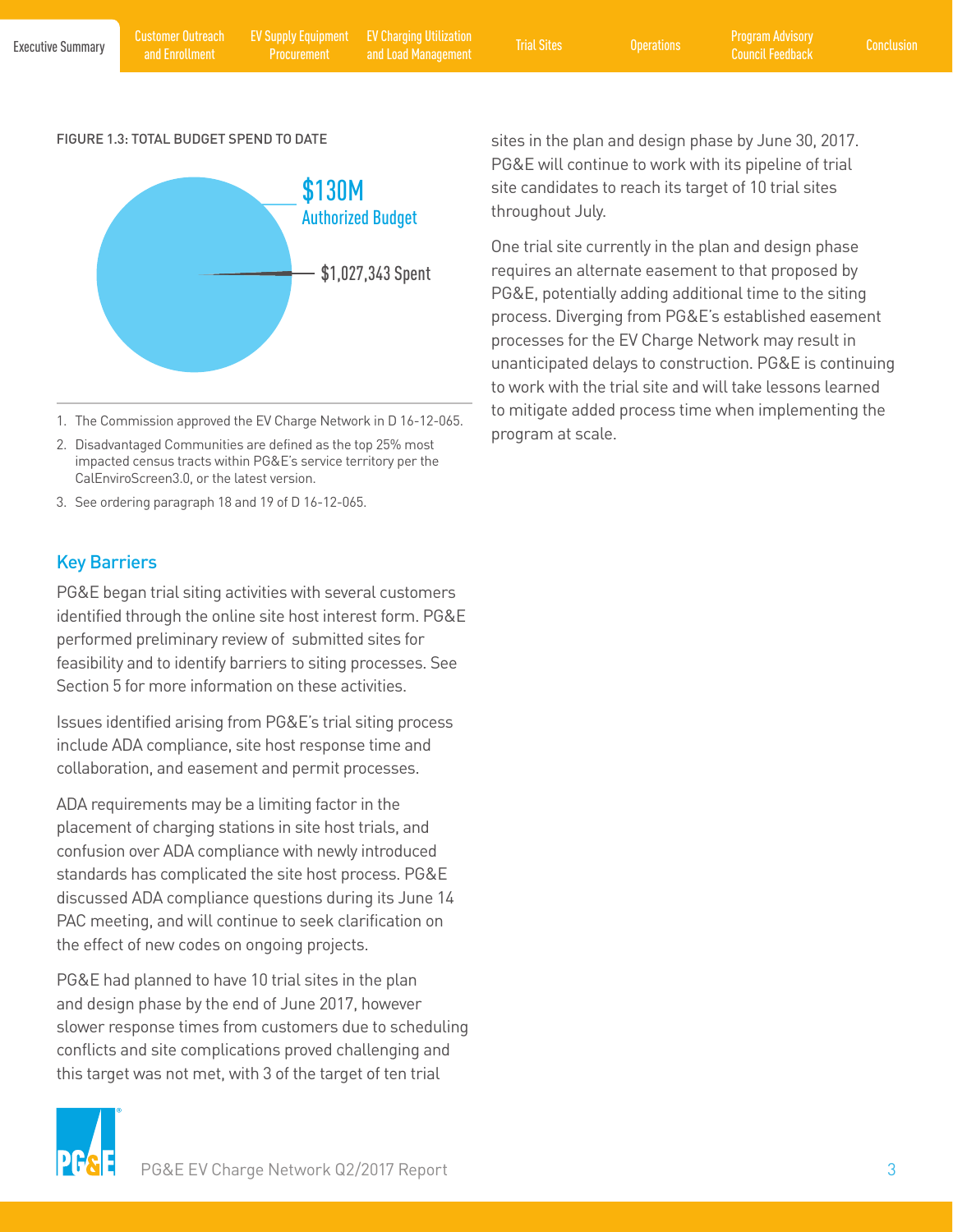**Procurement** 

Executive Summary Program Advisory (Customer Outreach EV Supply Equipment EV Charging Utilization Trial Sites o<br>Executive Summary and Enrollment Procurement and Load Management Trial Sites Operations Council Feedback Concl EV Charging Utilization and Load Management Trial Sites Operations Program Advisory

## 2. Customer Outreach and Enrollment

#### 2.1 Charge Network Education and Outreach

PG&E received approval for its marketing, education and outreach (ME&O) advice letter on July 13, 2017. The Advice Letter and Supplemental Advice Letter provide information on PG&E's implementation strategy, and continued involvement from stakeholders is a key component of the plan. An overview of the Advice Letter is provided below.

#### Advice Letter Overview:

In the ME&O Advice Letter, PG&E provides insight into the EV market and an overview of key issues for implementation within the target sectors of the EV Charge Network – workplaces, multi-unit dwellings, disadvantaged communities, and EV drivers. PG&E will conduct customer research to help develop the most effective messaging to gain participation in the program. In addition to research, the development of an implementation plan will help set the tactics, timing for customer acquisition, and establish our test and learn approach.

PG&E's ME&O plan promotes the EV Charge Network using both a targeted approach to achieve direct program participation, and broad-based outreach intended to increase EV awareness and educate EV drivers on EV charging options. PG&E will also continue to build out its web content and online web portal, so that customers can educate themselves on the program and have access to the online application. Web content will be uniquely aimed at each target audience to improve customer engagement and understanding.

## EV Charge Network Webpage and Interest Form

IIn Q1, PG&E launched its EV Charge Network webpage and interest form, which has seen steady customer activity and interest submissions from potential site hosts. A summary of site host interest is included in the figures and tables below.

#### EV CHARGE LANDING PAGE:

The EV Charge webpage received 2,490 views in Q2 for a total of 4,970 since its launch in December 2016.

#### EV CHARGE INTEREST PAGE:

From launch through June 30, 2017, 312 organizations indicated their interest in participating in the EV Charge Network. Of this group, 21% are located in disadvantaged community eligible census tracts. Approximately twothirds (65%) of total sites are workplaces while one-third (35%) are multi-unit dwellings. The sites span the service territory geographically, but the majority are located in PG&E's "Central Coast" Region which spans South San Francisco to San Luis Obispo, including the South Bay Area (See Figure 2.2).

#### FIGURE 2.1: SITE HOST INTEREST COMPOSITION



**Total = 312**

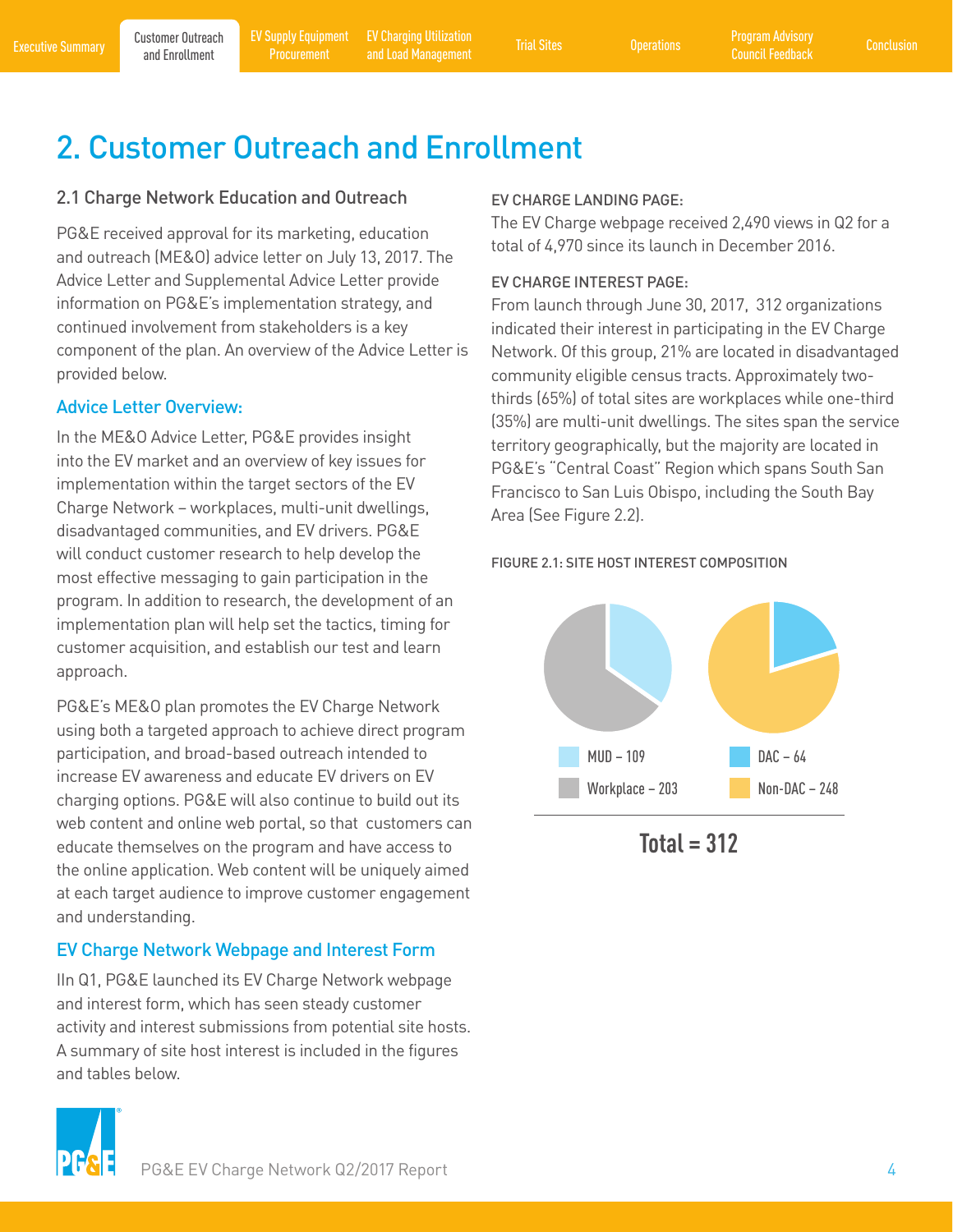Customer Outreach

Procurement

Executive Summary Program Advisory (Customer Outreach EV Supply Equipment EV Charging Utilization Trial Sites o<br>Executive Summary and Enrollment Procurement and Load Management Trial Sites Operations Council Feedback Concl EV Charging Utilization and Load Management Trial Sites Operations Program Advisory

#### FIGURE 2.2: SITE HOST INTEREST GEOGRAPHY



#### FIGURE 2.3: SITE HOST INTEREST IN DACS AND NON-DACS



Though PG&E has not yet launched marketing efforts, potential sites have expressed their interest. Of those submissions, customers indicated they heard about the program through:

TABLE 2.1: SITE HOST SOURCE OF PROGRAM KNOWLEDGE

| <b>Other</b>            | 37% |
|-------------------------|-----|
| <b>PG&amp;E General</b> | 20% |
| <b>PG&amp;E Website</b> | 16% |
| <b>External Group</b>   | 16% |
| <b>PG&amp;E Rep</b>     | 11% |

#### 2.2 Outreach Events

PG&E's ME&O Advice Letter was approved July 13, 2017. Outreach planning will will ramp up throughout Q3 of 2017.

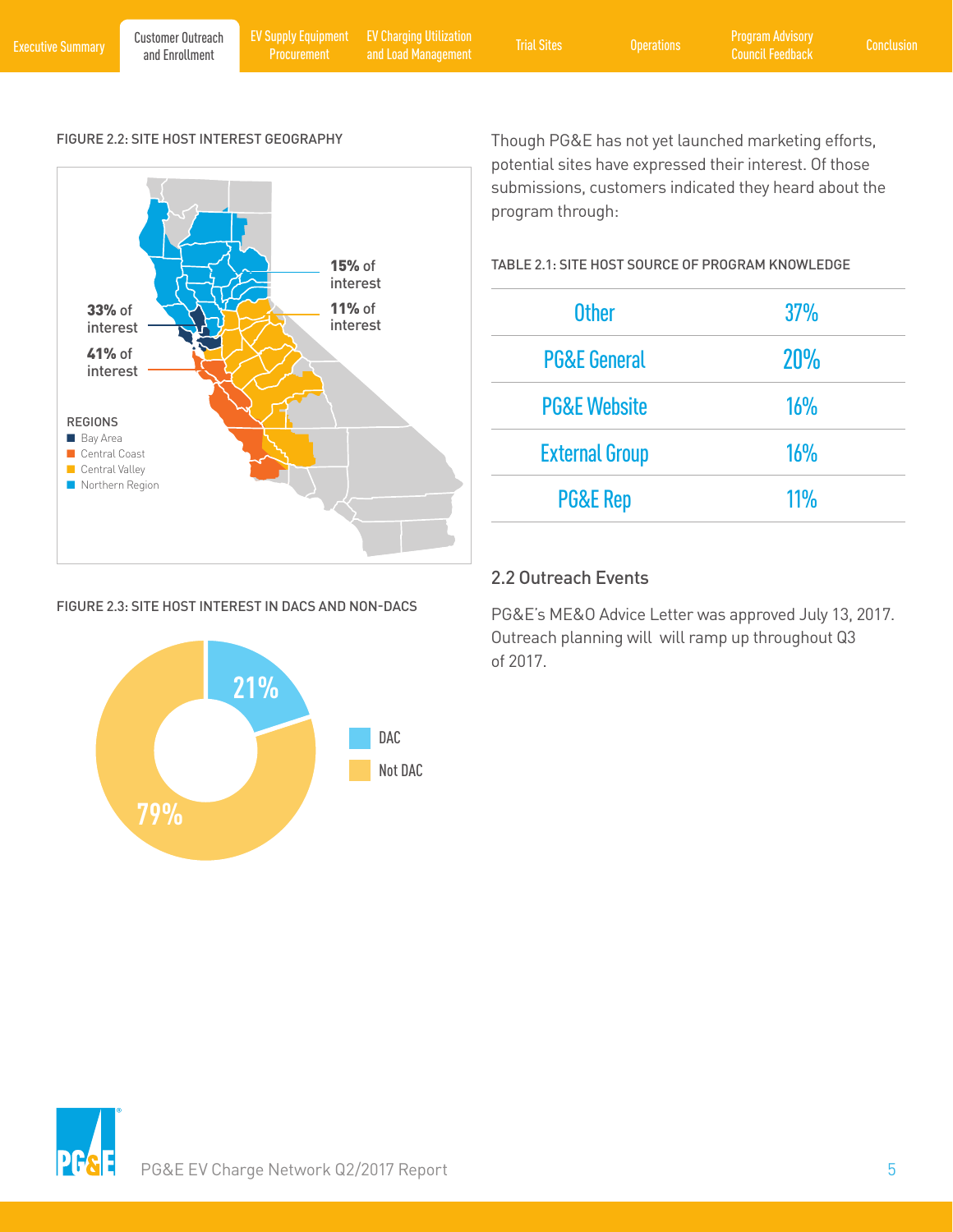Executive Summary Customer Outreach EV Supply Equipment EV Charging Utilization Trial Sites Operations Program Advisory Conclusion<br>Executive Summary and Enrollment Procurement and Load Management Trial Sites Operations Cou EV Charging Utilization and Load Management Trial Sites Operations Program Advisory

## 3. Electric Vehicle Supply Equipment Procurement

## 3.1 Procurement Process

PG&E is conducting both a Request for Qualification (RFQ) and Request for Proposal (RFP) process to determine eligible electric vehicle service equipment (EVSE) packages that will be available to customers through the EV Charge Owner program. EVSE packages are inclusive of EVSE hardware, software, and network services. The RFQ will identify vendors that offer EVSE packages that meet PG&E's minimum hardware, software, and network requirements. PG&E will not limit the list of suppliers; all supplier EVSE Packages that meet the minimum requirements will be qualified. In addition, suppliers will have the option to qualify EVSE packages every 3 months with quarterly RFQs.

Vendors qualified through the first RFQ will also be eligible for the RFP process, held in Q3, 2017, which will select vendor(s) for the EV Charge Sponsor portion of the program. This process is intended to receive competitive price proposals for supplier EVSE Packages that meet PG&E's minimum requirements for the RFQ process and additional evaluation criteria to participate in the EV Charge Sponsor option of the Program. These criteria will include, but are not limited to, an evaluation of price, quality of bid, supplier diversity, environmental commitment, and financial stability. PG&E intends to award a contract to a more limited number of suppliers than those identified in the RFQ.

## 3.2 RFQ — Q2

#### Summary

PG&E evaluated vendors on the following criteria during the first quarterly RFQ process which commenced in Q2, 2017:

- **Ethics**
- **Safety**



- Supplier Requirements
- Technical Requirement
- **Cybersecurity**
- **Financial**

15 vendors "passed" the initial gate of the RFQ and have gone on to be evaluated for additional data transfer capabilities. Nine of the 15 vendors are Qualified Vendors for SCE's Charge Ready Pilot.

#### **Technology**

PG&E received a variety of hardware configurations during the RFQ process and continues to work with vendors to understand their proposed site design for a sample project of 10 L2 charging ports. Configurations included gateway, non-gateway, and standalone EVSEs in both ground and wall-mounted positions. Furthermore, some vendors rely on external gateway devices, which do not function as EV chargers, to aggregate the non-gateway EVSEs via a local wifi signal which then communicates with their network. The figure below provides a description of the three configurations submitted as part of PG&E's RFQ.

#### FIGURE 3.1: EVSE PACKAGE CONFIGURATIONS



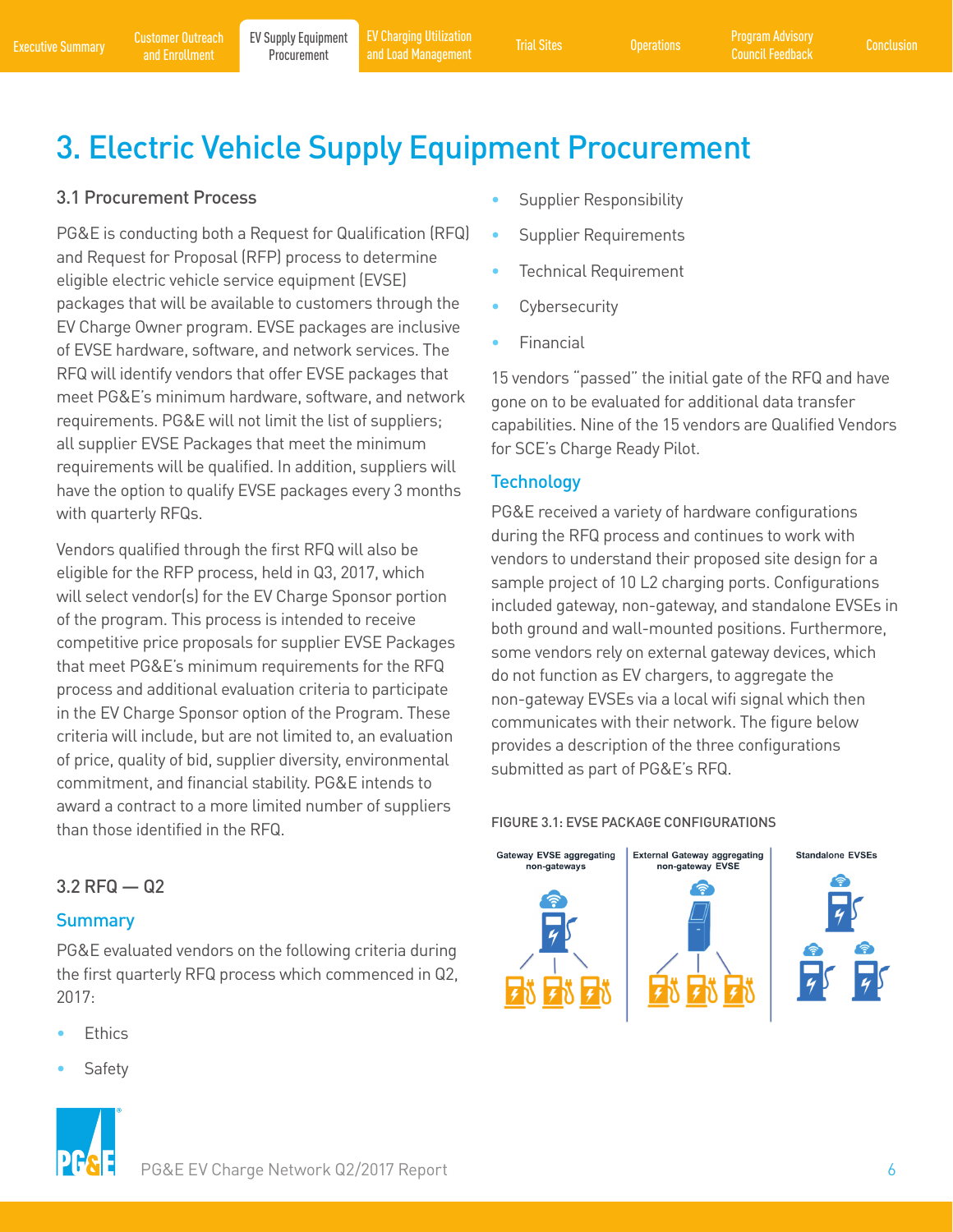Executive Summary Customer Outreach EV Supply Equipment EV Charging Utilization Trial Sites Operations Program Advisory Conclusion<br>Executive Summary and Enrollment Procurement and Load Management Trial Sites Operations Cou EV Charging Utilization and Load Management Trial Sites Operations Program Advisory

## Base Charger Cost

The complexity of these configurations is relevant as it pertains to the calculation of the base charger cost and thereby the rebates for site host owners which will lower the cost of EVSE hardware and software. If, for example, the base charger cost was determined by the least-cost non-gateway unit, rebates would not fully address the gateway EVSE costs which are necessary to create a functional set of 10 charging ports.

For this reason, PG&E requested vendors submit additional data on a proposed installation of 10 ports, utilizing their equipment in the least-cost configuration. PG&E continues to evaluate this data and site host technology through the close of Q2, 2017 and is coordinating with the CPUC Energy Division to establish a "base charger cost" methodology.

## Additional Information:

PG&E requested additional information from vendors during the RFQ process to solicit their feedback and experience from other projects. We are grateful to the vendor community for providing this feedback and hope to continue open lines of communication. Select feedback has been provided below. When possible, verbatim comments are provided but in some cases the content has been summarized.

## Energy Star Certification:

- 1 hardware supplier is currently Energy Star certified
- 8 vendors expressed that their hardware suppliers are pursuing Energy Star certification

## Maintenance:

• "Maintenance services are critical… having a proven and reliable company familiar with this industry is crucial. Outsourcing to Joe's Electric does not work."

## Interface:

• "The customer charging tools must be simple and easy to interact with… the positive experience of the driver [can lead to them] endorsing the EV 'product' to others."

## Site Host Selection:

- "PG&E [can] streamline the pre-qualification and approval process by being as prescriptive as possible for type, size and other attributes of suitable site hosts."
- "Site recruitment/acquisition is a significant challenge… [by requiring] minimum numbers of charge stations to be deployed, many otherwise well-qualified and strongly interested sites fall out of consideration."
- "Keeping the timeframe for program approval under 1 week keeps momentum moving forward to complete the project in a timely manner."

## Network:

- "It is essential to have good cellular communications coverage to ensure the EVSE can be remotely controlled."
- "To ensure continuity of working infrastructure and long-term success across PG&E's service territory, PG&E should emphasize strict adherence to open standards."
- "Supports open, international standards at every step in the system so that no assets become stranded, cost avoidance associated with multivendor interoperability, compatibility and patient/ discriminatory licensing issues."
- "Using separate, non-site-host owned internet connectivity for charge stations will maximize network reliability."
- "Recommends consolidation of requirements under the Rule 21 requirements for a more seamless integration. Additionally, the forthcoming recommendation from the CPUC/ARB VGI working group should be taking into consideration."

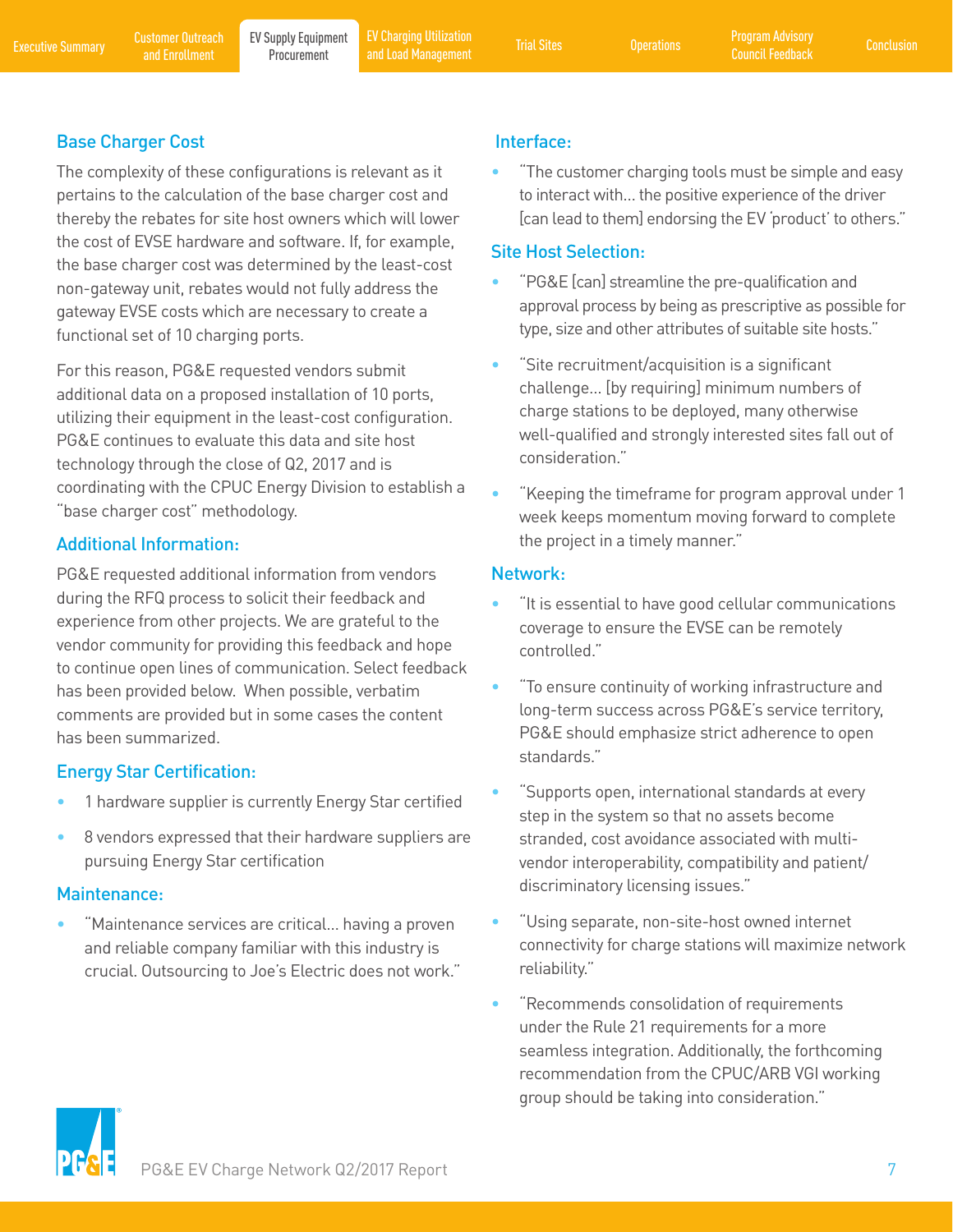Executive Summary Customer Outreach EV Supply Equipment EV Charging Utilization Trial Sites Operations Program Advisory Conclusion<br>Executive Summary and Enrollment Procurement and Load Management Trial Sites Operations Cou Procurement EV Charging Utilization

## Charging:

• "[Recommend] automated charger load management that 'right-sizes,' [allows] more vehicles to plug in than there is electrical capacity to charge them… This can be an important cost savings, especially at scale."

### Education:

- "Simple, clear, and thorough educational materials are important for site host education."
- "Advanced potential site host education is highly necessary. Most site hosts have little experience with: operations and maintenance planning, communication with drivers, managing vehicle rotation, demand charge considerations, etc... Until a potential site host has a sense of these considerations they're not able to make adequately informed decisions about how to move forward with charging station and software planning and acquisition."

### Ownership:

- "The funding entity needs to own the chargers if they want performance, reliability and continuity (we understand there are mitigating circumstances with this in the utility world)."
- "Site hosts need options to monetize the chargers to get them vested."

## Rebate:

• "PG&E should offer equal rebate / sponsor amounts across all hardware options, even when those options vary in features and price."

## Program Advisory Council:

• "Found the Program Advisory Board to be a positive process in the pilot stage of the Charge Ready program and we look forward to participating with PG&E."

## 3.3 Procurement Next Steps

Once a base charger cost methodology is established, and vendors complete remote data transfer testing, a final list of approved vendors will be listed on PG&E's website and selected vendors may begin marketing the EV Charge Owner program at that time.

PG&E intends tohold its onetime RFP for the EV Charge Sponsor program in Q3, 2017. Additional evaluation interviews and tests will be conducted with finalists and the list of selected vendors will be smaller than the list of vendors qualified through the RFQ. In addition, PG&E intends to hold the second RFQ in Q3 2017 followed by the third RFQ in Q4. The figure below provides an overview of this schedule.

#### FIGURE 3.3—PROCURMENT TIMELINE



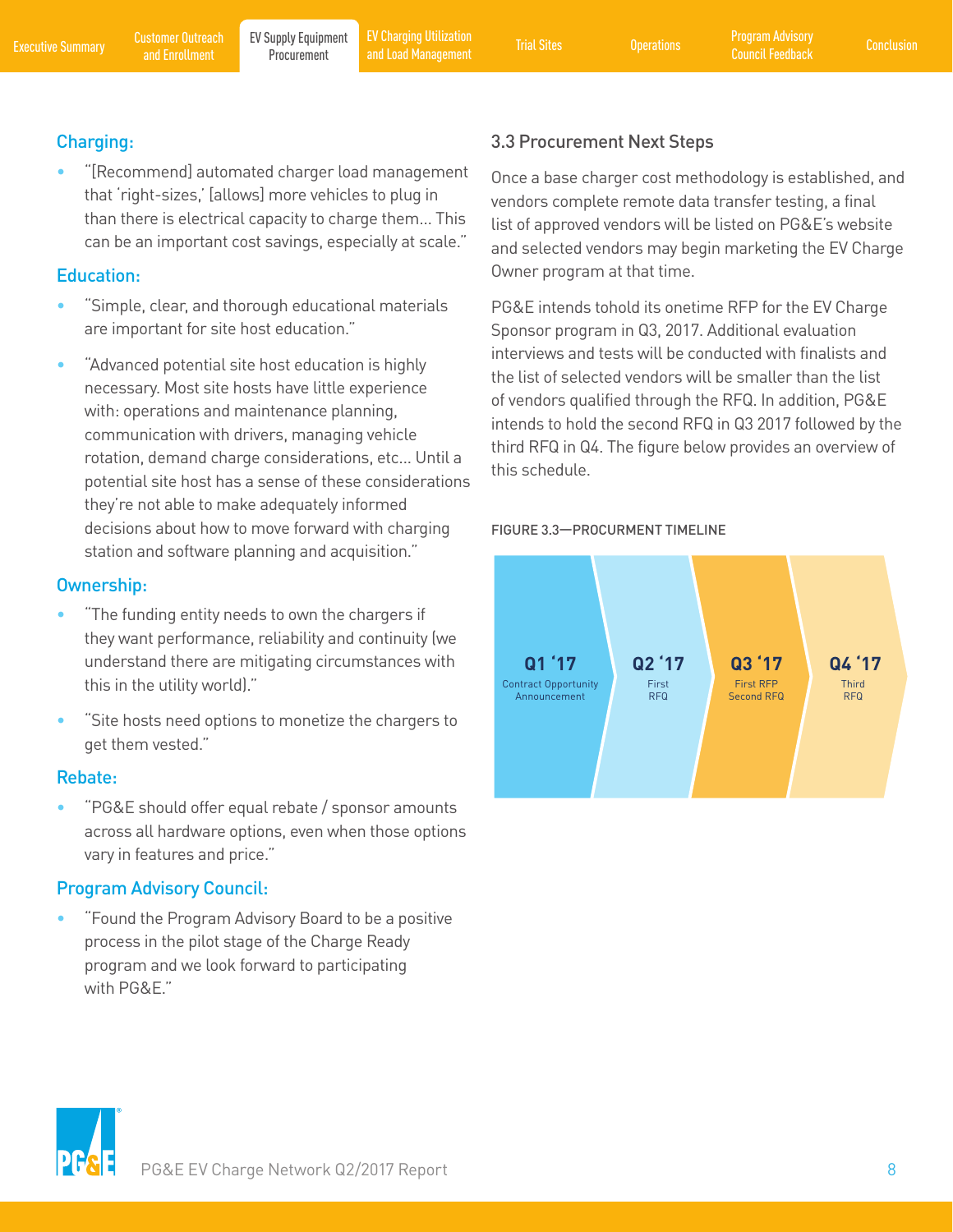## 4. Electric Vehicle Charging Utilization and Load Management

#### 4.1 Overview of Utilization and Load Management

Once the first charging stations in the EV Charge Network are operational, PG&E will summarize utilization and load management data and observations. Data will include items such as utilization rate by site and charger type, charger uptime, pricing, and charging load profiles. Additional data and metrics will be reported in the Appendix.

At this time, PG&E does not have any installed EV charging stations, and therefore, does not have any utilization or load management data to report.

### 4.2 Development of Load Management Plan **Guidelines**

PG&E is currently developing the framework and guidelines for the load management plans that site hosts will need to provide. PG&E intends that load management plans should seek to achieve some or all of the following goals: (1) provide **grid benefits** by integrating variable renewable resources and supporting the electric distribution system, (2) provide **customer benefits** by supporting customer choice and enabling fuel cost savings, and (3) provide **innovation benefits** by encouraging innovations in the EV charging market and informing future development of vehicle-grid integration.

At the June 14 meeting of the Program Advisory Council, PG&E provided an overview of load management plans and the above benefits that PG&E hopes the load management plans will achieve. PG&E discussed potential frameworks for load management programs and strategies that site hosts could use to implement their load management plan. Potential frameworks may include using existing Demand Response programs or creating a new load management framework specifically for the EV Charge Network. Following the meeting, PG&E requested that members of the PAC provide feedback on load management and provided a template for

comments. The template included questions on the load management goals, the frameworks for consideration, and potential load management strategies. PG&E requested that members of the PAC provide their feedback by July 21.

PG&E also presented information on load management for the suppliers that have passed the initial stages of the RFQ in a webinar meeting on June 29. Similar to the PAC meeting, PG&E provided an overview of the goals and benefits that should be achieved through load management, potential program frameworks, and strategies that site hosts could use to implement their load management plans. PG&E also provided a template for comments and requested feedback from the suppliers by July 28.

PG&E will review all feedback received from the PAC and from the suppliers that have passed the initial stages of the RFQ and provide a summary of the feedback at the next PAC meeteing in the third quarter of 2017.

#### 4.3 Utilization Data from Suppliers

PG&E is currently developing its systems to collect data from all sites in the EV Charge Network. PG&E led a webinar meeting on June 27 with the suppliers that have passed the initial stages of the RFQ to discuss additional information on the site data and charging session data from the charging stations. The meeting included information on charging session interval data, formats for unique identifiers, and API data transfer requirements.

Following the meeting, PG&E provided names and formats for all data elements that the suppliers will need to provide, a sample of API data mapping, and a template for sample data. PG&E requested that all suppliers provide sample data for their charging stations using the template to confirm their ability to provide the data in the formats requested. PG&E requested the sample data by July 7.

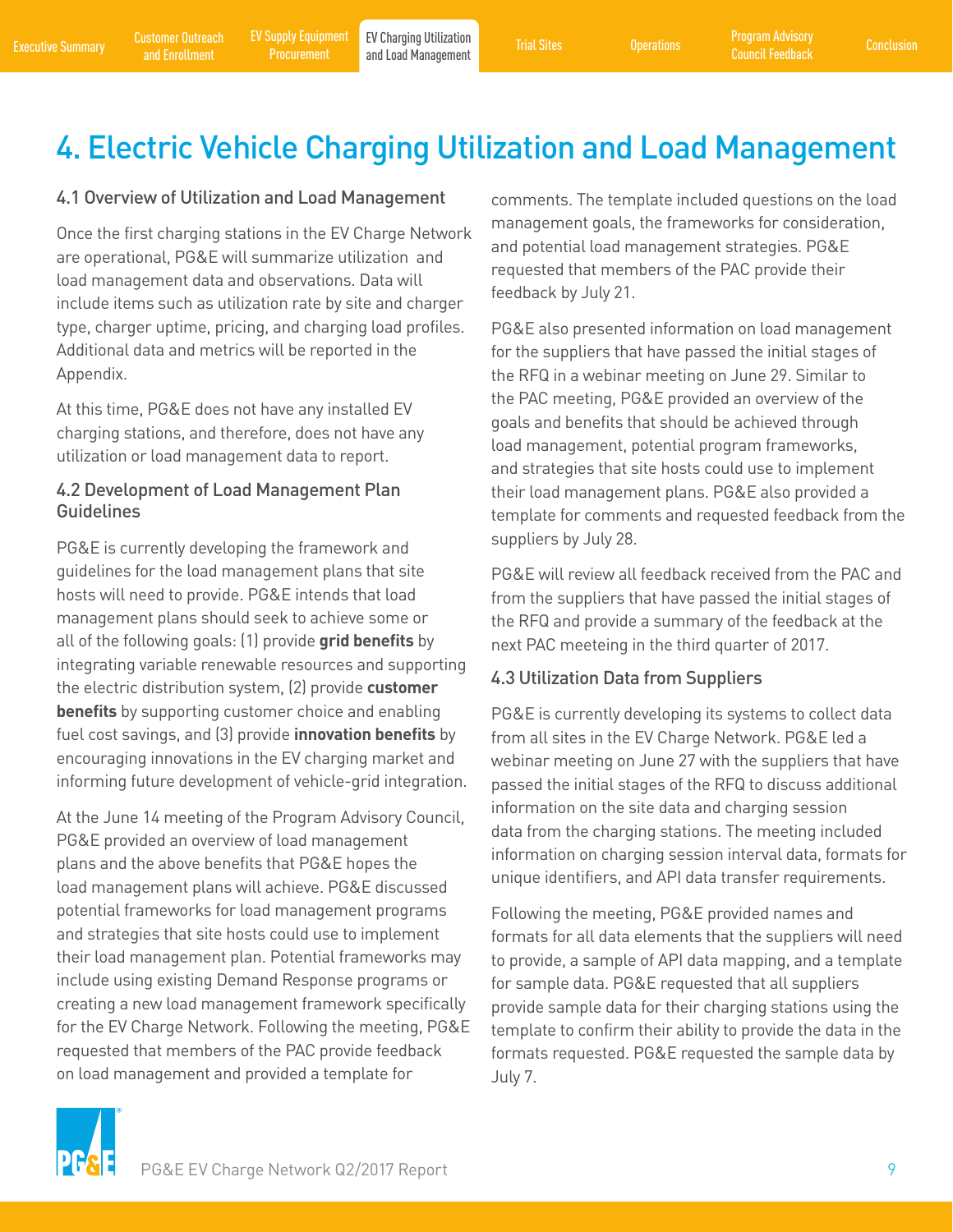Executive Summary and Enrollment EV Supply Equipment EV Charging Utilization (Executive Summary Program Advisory<br>Executive Summary and Enrollment Procurement and Load Management Trial Sites (Derations Council Feedback Conc EV Charging Utilization and Load Management Trial Sites Operations Program Advisory

## 5. Trial Sites

In May 2017, PG&E began outreach to trial site candidates selected from its interest registrations list. Through June 30, 2017, PG&E conducted 13 site host introduction calls, 7 of which moved to site walks and 3 have moved on to step 3, design and contracting. The trial sites were screened based on stated size, market segment, and DAC status prior to feasibility reviews and in-person outreach.

For the purposes of selecting trial sites, only registered sites with larger numbers of tenants or employees were selected, with a minimum of 50. This initial screen was intended to filter out registered sites that may not be able to support PG&E's 10 port minimum requiremen. Greater numbers of potential EV drivers are also expected to increase charger utilization.

The list of potential trial sites were selected based on market segment, location and DAC status. In order to maximize lessons learned pre-launch, the list of sites was intended to be as diverse as possible with a mix of workplaces and MUDs in both DAC and non-DAC census tracts. Sites were prioritized in and around the Bay Area to ensure the project management team could participate in site walks.

PG&E aims to install charging stations at 10 trial sites in 2017 prior to its official program launch, in order to improve its end to end installation process and prepare to begin installing at greater scale. Trial site status, including cost data, will be included in our 3rd Quarterly Report.

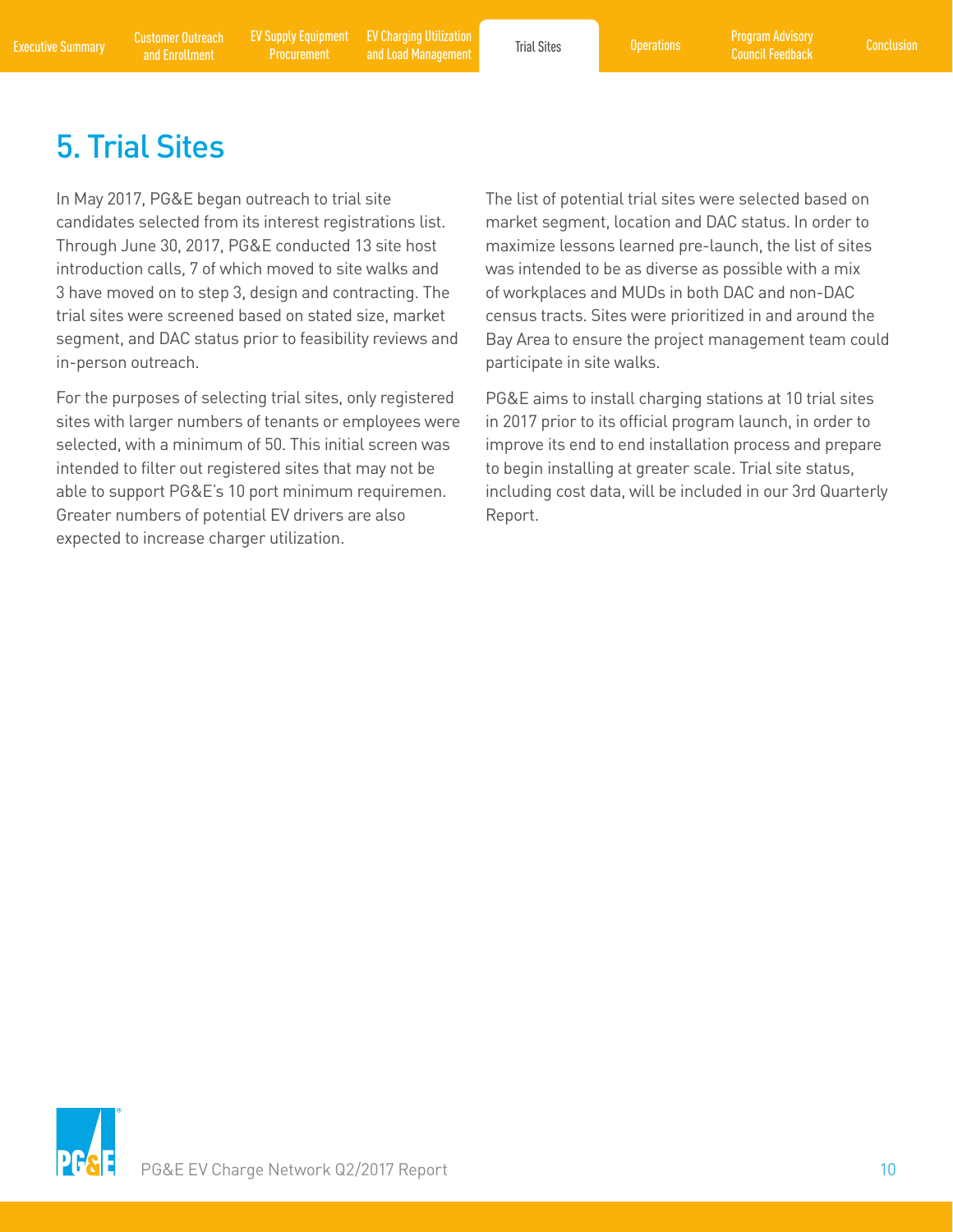Executive Summary Customer Outreach EV Supply Equipment EV Charging Utilization Trial Sites Concretions Program Advisory Conclusion<br>Executive Summary and Enrollment Procurement and Load Management Trial Sites Operations Co EV Charging Utilization EV Charging Utilization<br>
and Load Management Trial Sites Operations Council Feedback

## 6. Operations

PG&E is still in the pre-launch phase of its EV Charge Network operations and therefore does not have data to report at this time. This section of the report provides an outline of what operations metrics will be reported starting in Q1 of 2018.

## 6.1 Charge Network Program Operations

Interested site hosts will be guided through six steps to participate in the EV Charge Program:

- **1. Info & Application:** Site hosts express their interest and apply online at www.pge.com/evcharge.
- **2. Approval:** PG&E reviews the site and determines eligibility for the program.
- **3. Design and Contracting:** If selected, PG&E will create a preliminary design which is shared with the site host who then selects their equipment for the project and the ownership model (Charge Owner or Charge Sponsor).
- **4. Final approvals:** If the site host approves the designs, they will sign their approval, the easement for PG&E to access their property, and the participation agreement.
- **5. Activation:** Once construction is complete, the charger receives electricity, and an inspection has occurred, PG&E will issue rebates or collect participation payments depending on the ownership model selected by the site host.



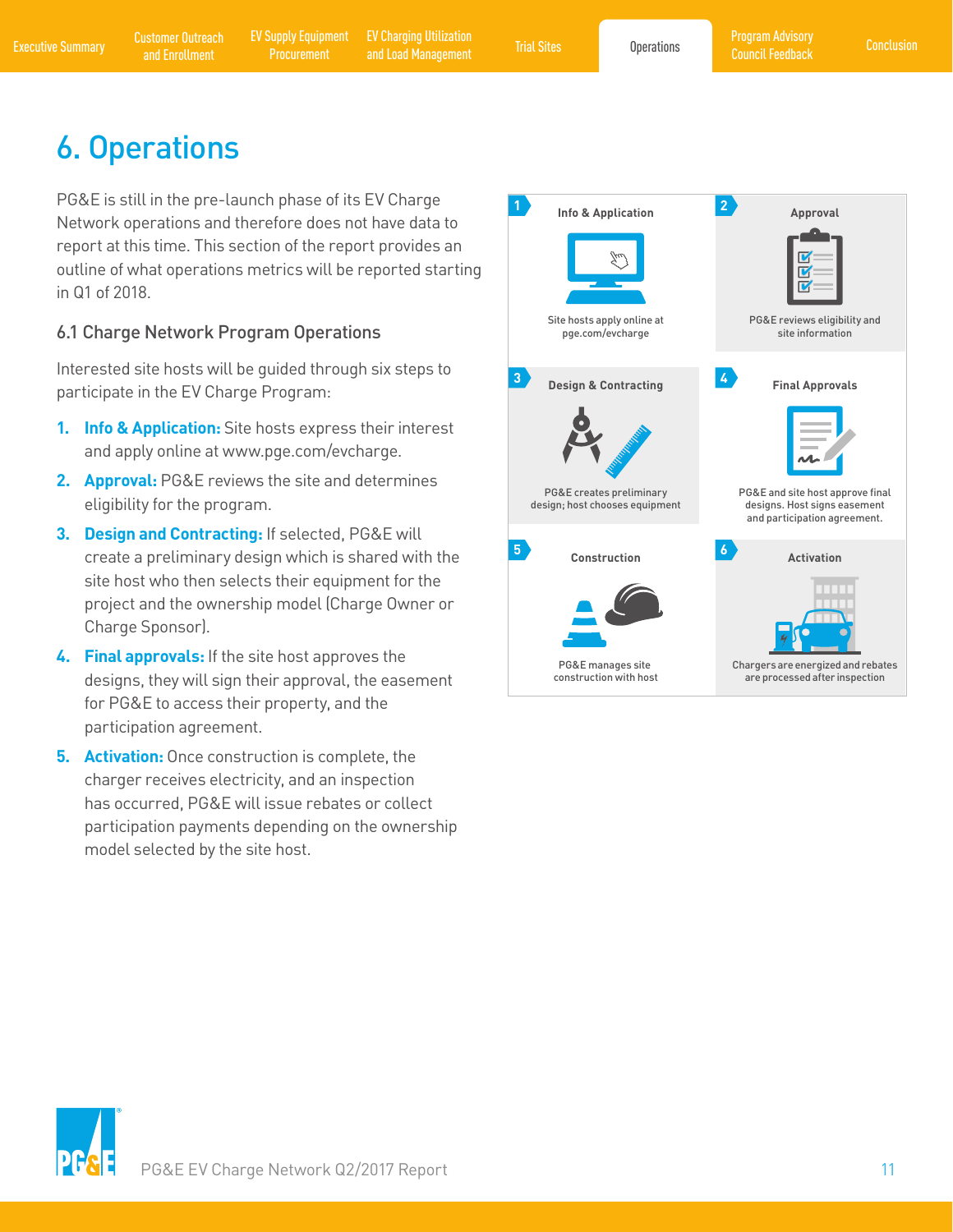## 6.2 Status Update

Through the end of Q2 2017, PG&E actively reviewed the 312 interest statements received from prospective site hosts and determines their eligibility in the program on a rolling basis. As PG&E approves sites, performs design and contracting, and completes additional operations steps, we will track and report on the number of sites at each stage. As data is made available, PG&E will report on:

- Average installation costs (per plug)
- Actual and projected installation costs
- Actual and projected infrastructure costs
- Explanation of any significant differences between projections and actuals
- Review of cost drivers and remedy actions as needed
- Total estimated pilot costs and remaining budget

### 6.3 Operational Metrics for Quarter

As data is made available, we intend to provide the following metrics:

- Total number of applications received
- Number of approved and confirmed sites
- Number of applicants rejected
- Number of applicants withdrawn

## 6.4 Costs

As data is made available, we intend to provide the following metrics:

- Total pilot costs
- Average cost per site (EV Charge Owner)
- Average cost per port (EV Charge Owner)
- Average cost per site (EV Charge Sponsor)
- Average cost per port (EV Charge Sponsor)

## 6.5 Installation Process Time

As data is made available, we intend to provide the following metrics:

- Average time for each installation step
- Average total installation time

### 6.6 Charging station request

As data is made available, we intend to provide the following metrics:

- Number of charge ports requested
- Number of total charge ports approved
- Average number of charge ports approved per site

## 6.7 Supplier Diversity

PG&E is committed to diversity in the workplace and with the companies with which we do business. Our Supplier Diversity program provides vital opportunities for businesses owned by women, minorities, servicedisabled veterans and lesbian, gay, bisexual and transgender (LGBT) individuals. Supplier diversity will be scored as part of the RFQ and RFP process for the EV Charge Program and will be incorporated in any contracts for services as part of this program.

## 6.8 Collaboration Efforts with Complementary EV Programs

PG&E will track any events or collaboration with external organizations or government entities in connection to the EV Charge Network as those partnerships arise.

## 6.9 Disadvantaged Communities Outreach Events

PG&E has not yet engaged in any outreach events or DAC-targeted events but we will track their occurrence in this report.

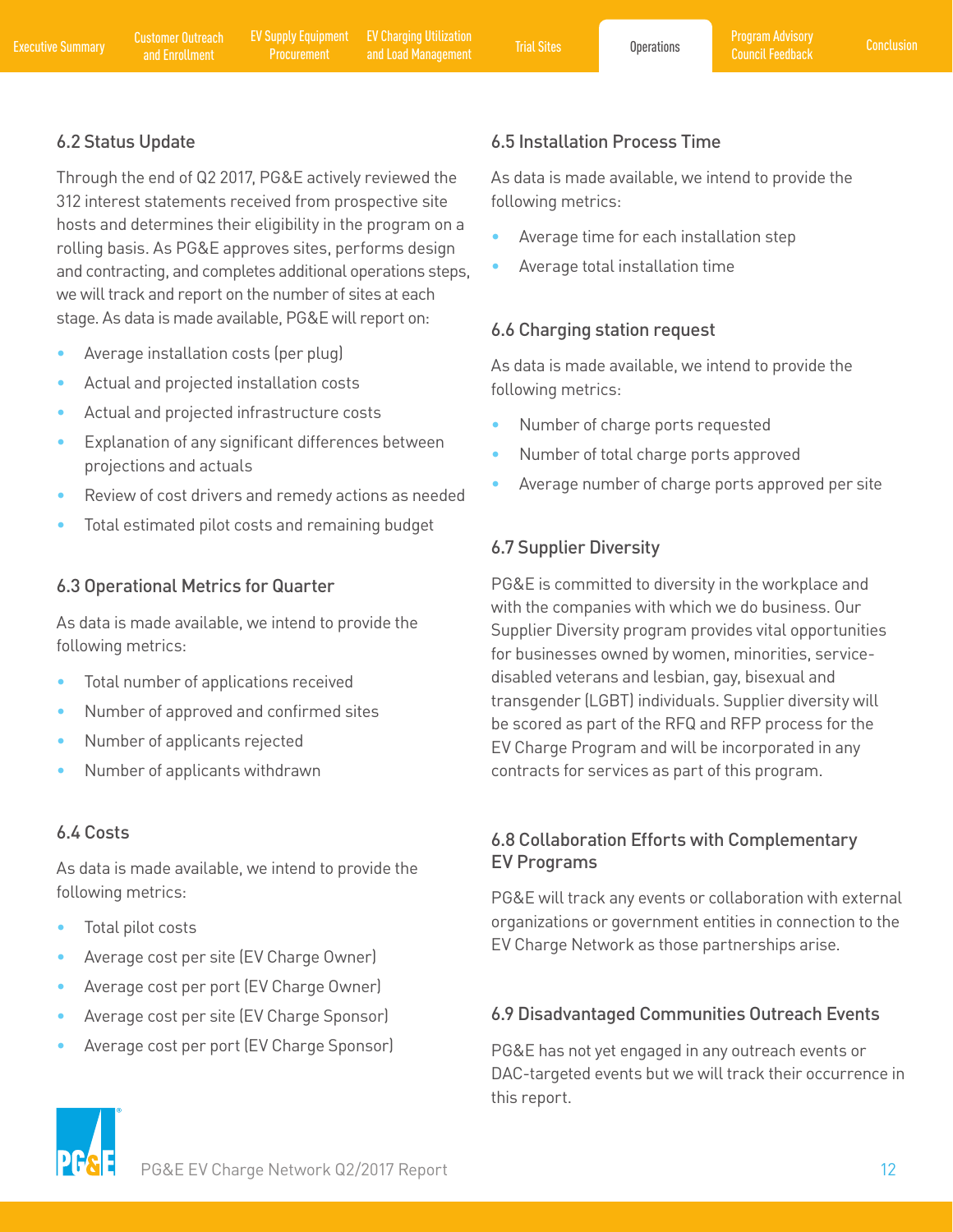Procurement

Executive Summary Customer Outreach EV Supply Equipment EV Charging Utilization Trial Sites of Operations Program Advisory Conclusion<br>Executive Summary and Enrollment Procurement and Load Management Trial Sites Operations EV Charging Utilization EV Charging Utilization<br>
and Load Management Trial Sites Council Feedback<br>
Council Feedback

## 7. Program Advisory Council Feedback

The second PAC meeting was held on June 14th and included a diverse group of stakeholders. Eighteen organizations attended including representatives from the EV charging station industry, non-profits, government entities and community choice aggregators. The table below describes the distribution of the stakeholders present at the meeting.

#### TABLE 6.1 – DISTRIBUTION OF PG&E PAC MEMBERS

| <b>ORGANIZATION TYPE</b>                  | <b>NUMBER OF CONTACTS</b> |
|-------------------------------------------|---------------------------|
| <b>Electric Vehicle Service Providers</b> | 8                         |
| <b>Non Profit</b>                         | 2                         |
| Government                                | 3                         |
| CCA                                       | 2                         |
| <b>Industry Group</b>                     | 2                         |
| <b>Installer</b>                          |                           |
| <b>TOTAL</b>                              | 18                        |
|                                           |                           |

PAC members were active in discussions and comments throughout the meeting. Overall most questions and comments sought clarification of information presented. Conversation focused on how to communicate cost of installation, ownership and electricity to site hosts, questions surrounding ADA compliance, and the trial sites process.

PG&E captured stakeholder comments during the meeting and also collected feedback by email submission after the meeting. Feedback was organized into the seven categories discussed during the meeting: General Program Comments, EV Market, Education and Outreach Plan, Site Selection and Construction, Procurement, Load Management, and Disadvantaged Communities. PG&E has provided responses to the questions and comments in the Appendix.

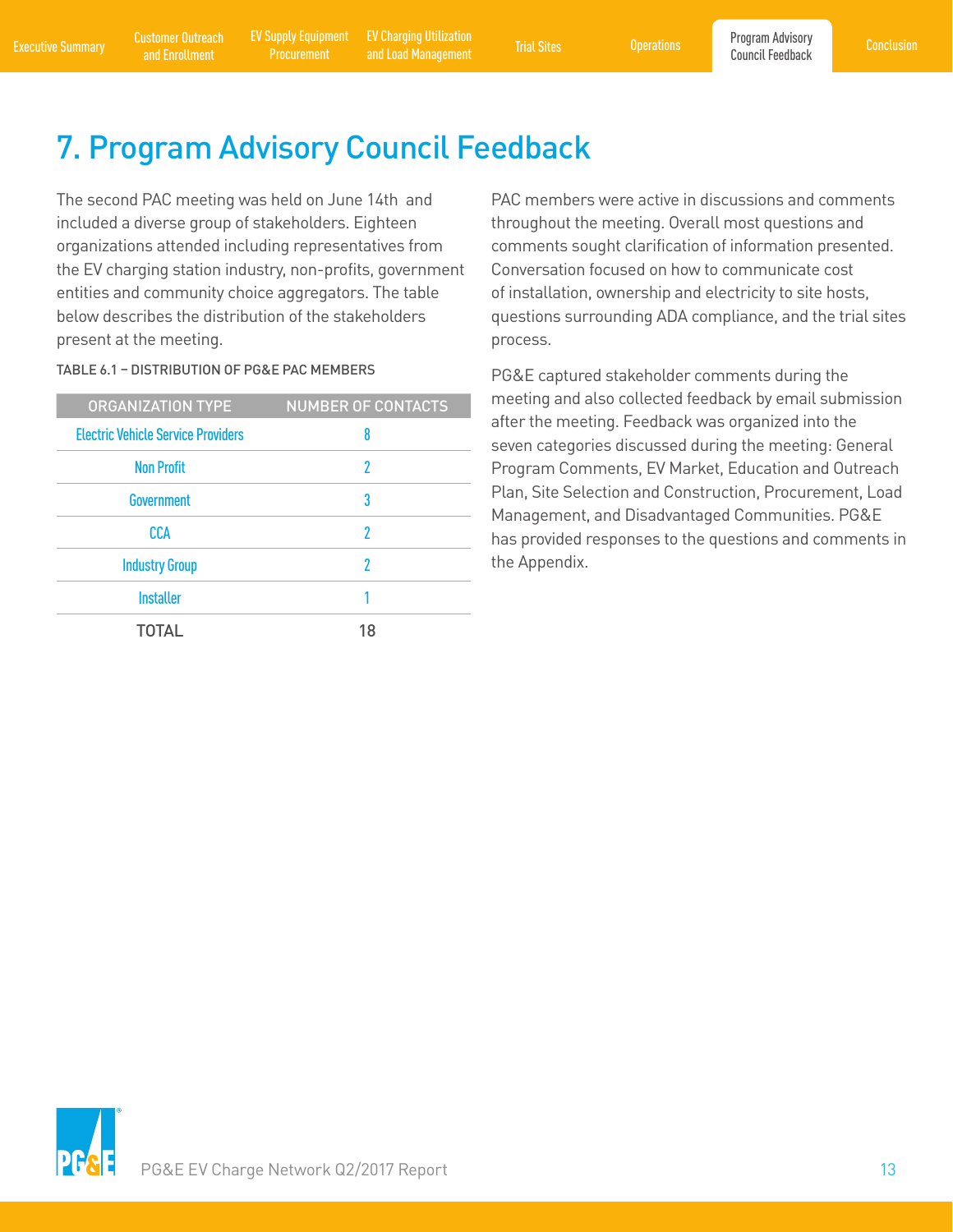Council Feedback

## 8. Conclusion

In the second quarter of the EV Charge Network Program, PG&E continued to receive higher than anticipated registrations of interest from potential sites within its service territory, despite minimal marketing, education and outreach efforts prior to receiving CPUC approval. PG&E completed its RFQ vendor evaluations and throughout the quarter engaged with successful vendors to work toward a standard unit valuation methodology for gateway/nongateway EVSE models. PG&E will be able to report out on its established base cost in Q3 conjunction with the initiation of its formal outreach efforts.

PG&E actively engaged with potential trial sites and is on target to achieve its aim of installing at 10 trial sites by the end of 2017. By the end of the second quarter, three trial sites progressed to the plan and design phase of program implementation. Lessons learned through installation of trial sites will contribute to more effective installations as PG&E ramps up its operations beginning 2018.

PG&E looks forward to advancing trial sites through the enrollment, design and deployment process in the second half of 2017 in anticipation of officially launching the program to customers. PG&E also values the feedback and input stakeholders have provided through the Program Advisory Council meetings, and looks forward to continued collaboration with participants.

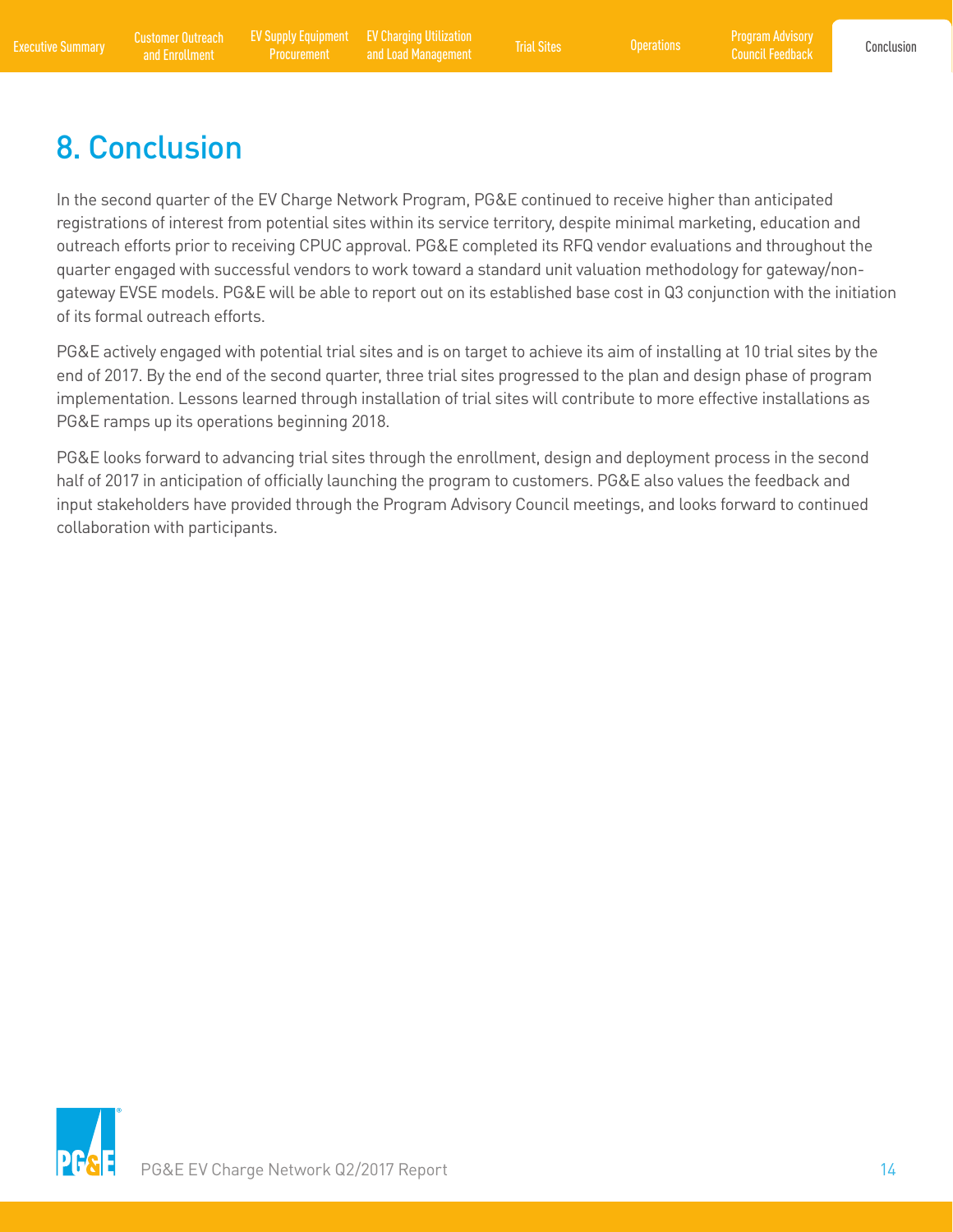## 9. Appendix

### 9.1 Summary of Program Advisory Council Comments and PG&E Response

The following PAC members provided comments during or after the meeting:

| PAC MEMBER NAME           | PAC MEMBER ORGANIZATION                |
|---------------------------|----------------------------------------|
| Noel Crisostomo           | California Energy Commission           |
| Audrey Neuman             | California Public Utilities Commission |
| Newonda Nichols           | ChargePoint                            |
| Renee Samson              | ChargePoint                            |
| Enid Joffe                | <b>Clean Fuel Connection</b>           |
| Carolin Funk              | FreeWire Technologies                  |
| Jamie Hall                | <b>General Motors</b>                  |
| Tom Ashley                | Greenlots                              |
| Dan Genter                | Marin Clean Energy                     |
| Phil Villagomez           | Shell                                  |
| Daniel Urban              | Siemens                                |
| John Supp                 | <b>Silicon Valley Clean Energy</b>     |
| <b>Tara Martin-Milius</b> | Silicon Valley Clean Energy            |
| Beau Whiteman             | <b>Tesla Motors</b>                    |
| Joel Espino               | The Greenlining Institute              |
| Eric Borden               | The Utility Reform Network             |
|                           |                                        |

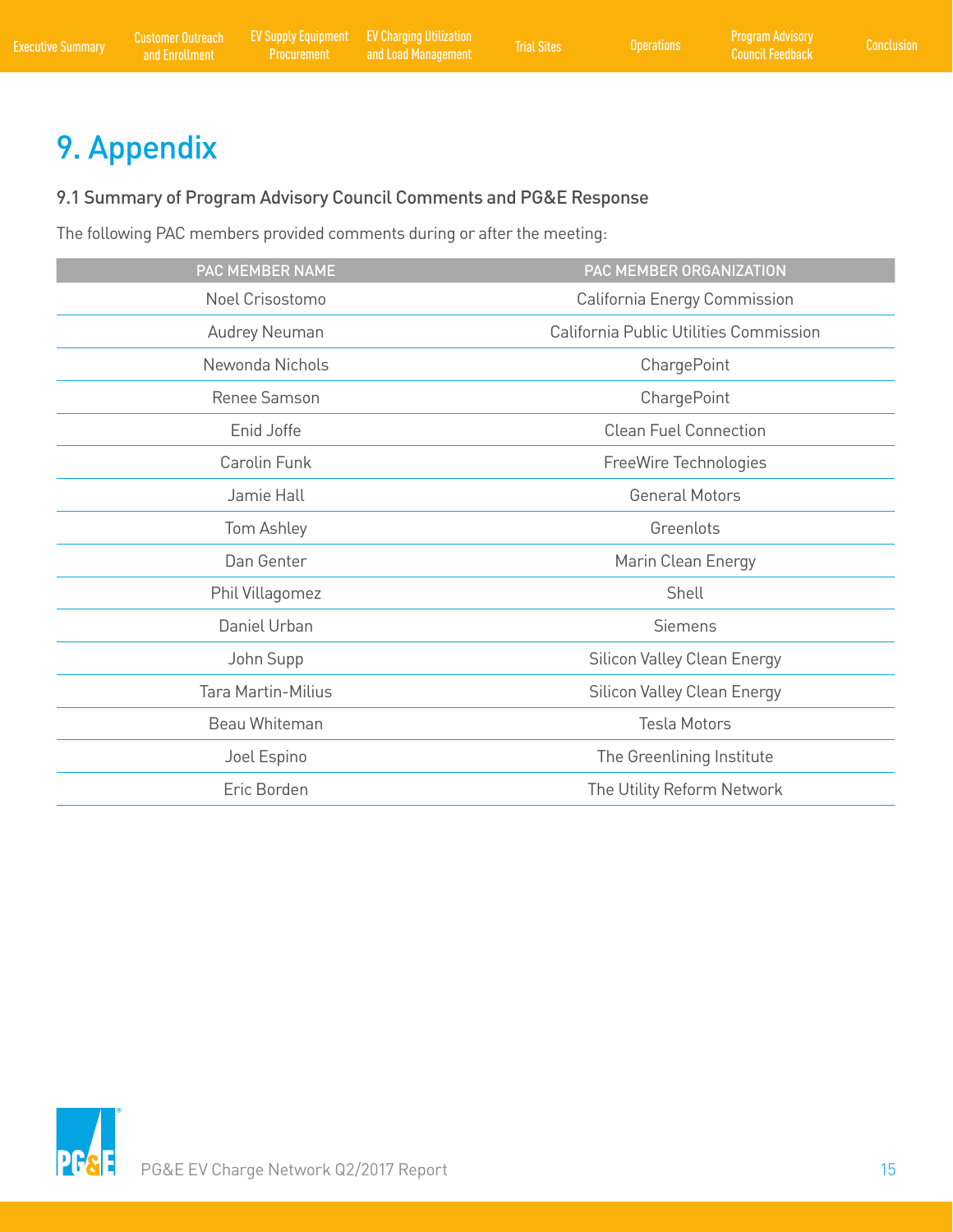## 9.2 Direct Program Advisory Comments

The table below describes the comments received from PAC members and PG&E's response.

## 1. Market Update

| <b>COMMENT</b>                                     | <b>RESPONSE</b>                                   |
|----------------------------------------------------|---------------------------------------------------|
| What is the ratio between BEVs and PHEVs in PG&E's | Typically higher ratio of BEVs to PHEVs in PG&E's |
| service territory?                                 | service territory.                                |

## 2. Marketing, Education and Outreach

| <b>COMMENT</b>                                                                                     | <b>RESPONSE</b>                                                                                                                                                                                                                                                                                                                                                                                                                                           |
|----------------------------------------------------------------------------------------------------|-----------------------------------------------------------------------------------------------------------------------------------------------------------------------------------------------------------------------------------------------------------------------------------------------------------------------------------------------------------------------------------------------------------------------------------------------------------|
| Is there coordination with CCAs in PG&E's service<br>territory for this program?                   | Yes. CCAs are key to the overall regulatory process.<br>They've been part of our filing and settlement and<br>are incorporated in partnerships for this program.<br>Once our marketing plan is accepted we will<br>increase CCA cooperation. We would love to have<br>ongoing cooperation and input on how to bring out<br>best from these partnerships. We are very interested<br>in starting to pursue this now that our ME&O AL has<br>been submitted. |
| If we have upcoming ride and drive events etc., would<br>that be an opportunity for collaboration? | Yes this is a partnership area we want to explore.                                                                                                                                                                                                                                                                                                                                                                                                        |

## 3. Site Selection and Construction

| <b>COMMENT</b>                                                                                                                                                     | <b>RESPONSE</b>                                                                                                                                                                                                                                                                                                                                                                                                                                           |
|--------------------------------------------------------------------------------------------------------------------------------------------------------------------|-----------------------------------------------------------------------------------------------------------------------------------------------------------------------------------------------------------------------------------------------------------------------------------------------------------------------------------------------------------------------------------------------------------------------------------------------------------|
| Do the sites interested in applying already have chargers<br>installed? What are you seeing in terms of numbers of<br>chargers sites hosts want to have installed? | Yes, of the potential trial sites, one did have 2<br>chargers previously installed. We are hoping to<br>install 10 chargers per site, and most sites we have<br>seen want more than 10. E.g. Pleasanton wanted<br>up to 20 chargers. Some of that is self-selection for<br>trial sites; we're looking for good locations to test<br>out our process. A threshold question is if they can<br>support 10 chargers. The MUD we surveyed had 50<br>EV owners. |
| PG&E states that one of its filters for trial sites is that<br>they need to state they have 50 or more employees/<br>tenants. Why do you have this requirement?    | We have some sites registered that have 5 or 10<br>employees. That probably won't work due to the<br>10 charger minimum. The 50 employee/tenant<br>minimum is not for the large program yet, but rather<br>for trial sites before going to scale.                                                                                                                                                                                                         |

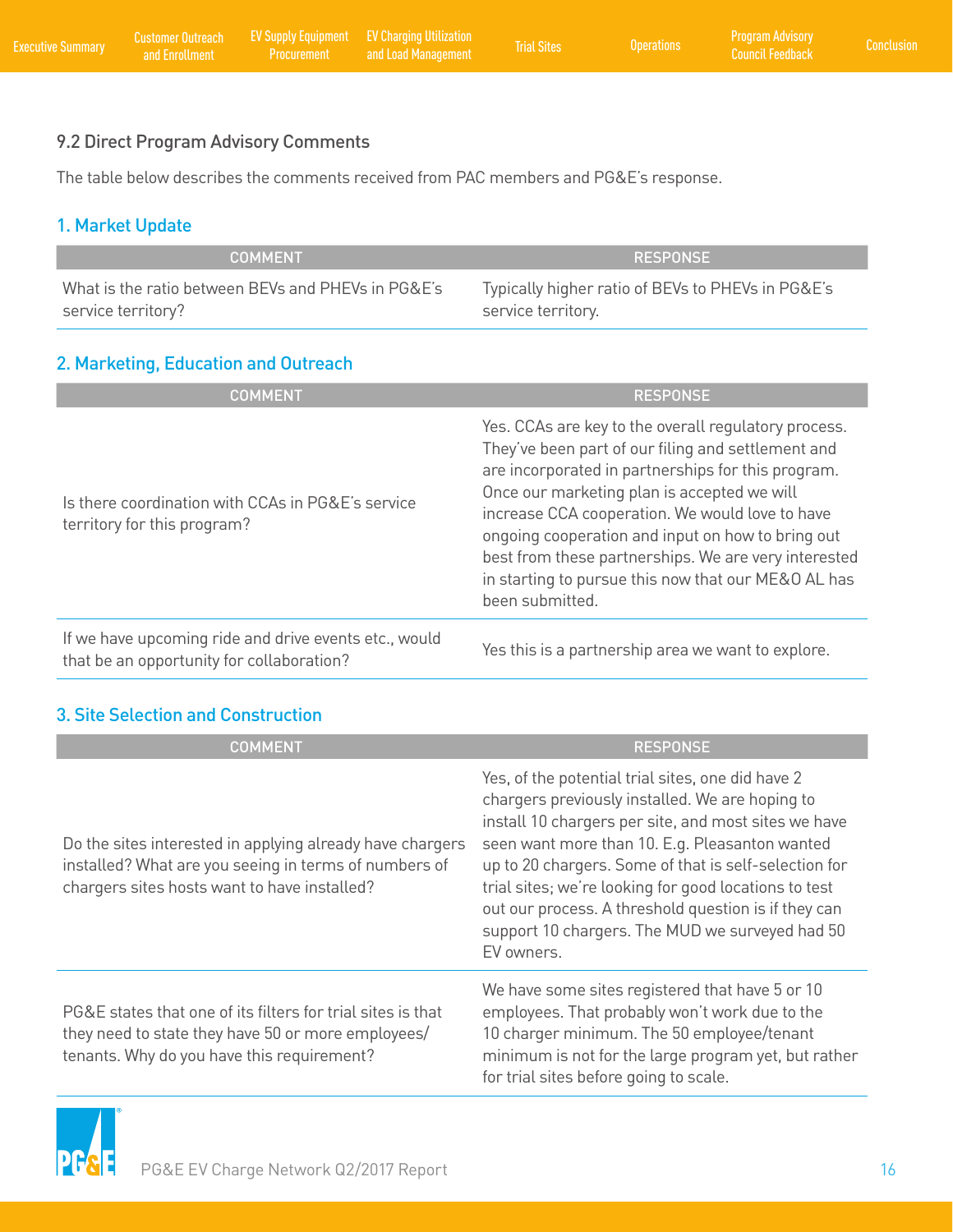Customer Outreach

and Enrollment Executive Summary Conclusion EV Supply Equipment EV Charging Utilization and Load Management Trial Sites Operations Program Advisory EV Supply Equipment<br>Procurement

| <b>COMMENT</b>                                                                                                                                                                                                                               | <b>RESPONSE</b>                                                                                                                                                                                                                                                               |
|----------------------------------------------------------------------------------------------------------------------------------------------------------------------------------------------------------------------------------------------|-------------------------------------------------------------------------------------------------------------------------------------------------------------------------------------------------------------------------------------------------------------------------------|
| Is the cost of the entire project shared between PG&E<br>and the site host? The quoted cost is very high for the<br>installation plus the unit cost, are we sharing this cost<br>with customer?                                              | We are not sharing cost of the make-ready; we will<br>bear that in full.                                                                                                                                                                                                      |
| Will you select vendors this month? Will trial sites have<br>option to select from approved vendors?                                                                                                                                         | Yes, we should have qualifications complete for<br>the trial sites to select from. They will flow through<br>regular process.                                                                                                                                                 |
| Are you going to evaluate the trial sites? What are the<br>measures you will use to evaluate the process?                                                                                                                                    | We are going to evaluate the trials, and cost is a<br>significant factor. We want to see what differentiates<br>those sites and ascertain cost of those factors at the<br>different site types.                                                                               |
| Will PG&E do all the work up to the charger and the<br>installation of the charger?                                                                                                                                                          | Yes, PG&E will construct and pay for the make-ready<br>in all cases and the EV charger equipment in the<br>case of the Sponsor option.                                                                                                                                        |
| For installation of the EVSE, will they still have to<br>conform to IBEW standards?                                                                                                                                                          | Yes, if PG&E installs the charger under the Sponsor<br>option. Under the Owner option, the customer will<br>determine who conducts the installation. However,<br>this installation will be inspected by PG&E before a<br>rebate is processed.                                 |
| Are you going to track the costs for a non-PG&E owned<br>installation i.e. the EV Charge Owner installation costs?                                                                                                                           | No, we will track make-ready costs but we don't have<br>a customer side cost. It is up to them to provide that<br>info.                                                                                                                                                       |
| Do you know how many EVs are at the sites you have<br>looked at already?                                                                                                                                                                     | Of the 3 sites, one already has EVSE installed at the<br>site. All the sites have EVs.                                                                                                                                                                                        |
| For the trial sites, have all hand raisers that are now<br>potential trial sites come through the web portal you<br>have on your website?                                                                                                    | Yes.                                                                                                                                                                                                                                                                          |
| Regarding PG&E's decision to have a minimum charger<br>requirement of 10 ports: As you expand program, if you<br>continue to have challenges for number of spots will<br>you have a contingency and be open to lowering this<br>requirement? | Yes, we will review. However, if we reduce the<br>minimum charger requirement to 2 or 3 chargers<br>per site, we won't meet our goal for 7,500 ports. If<br>MUDs can't meet this goal we will need to discuss<br>our approach and make a decision with input from<br>the PAC. |

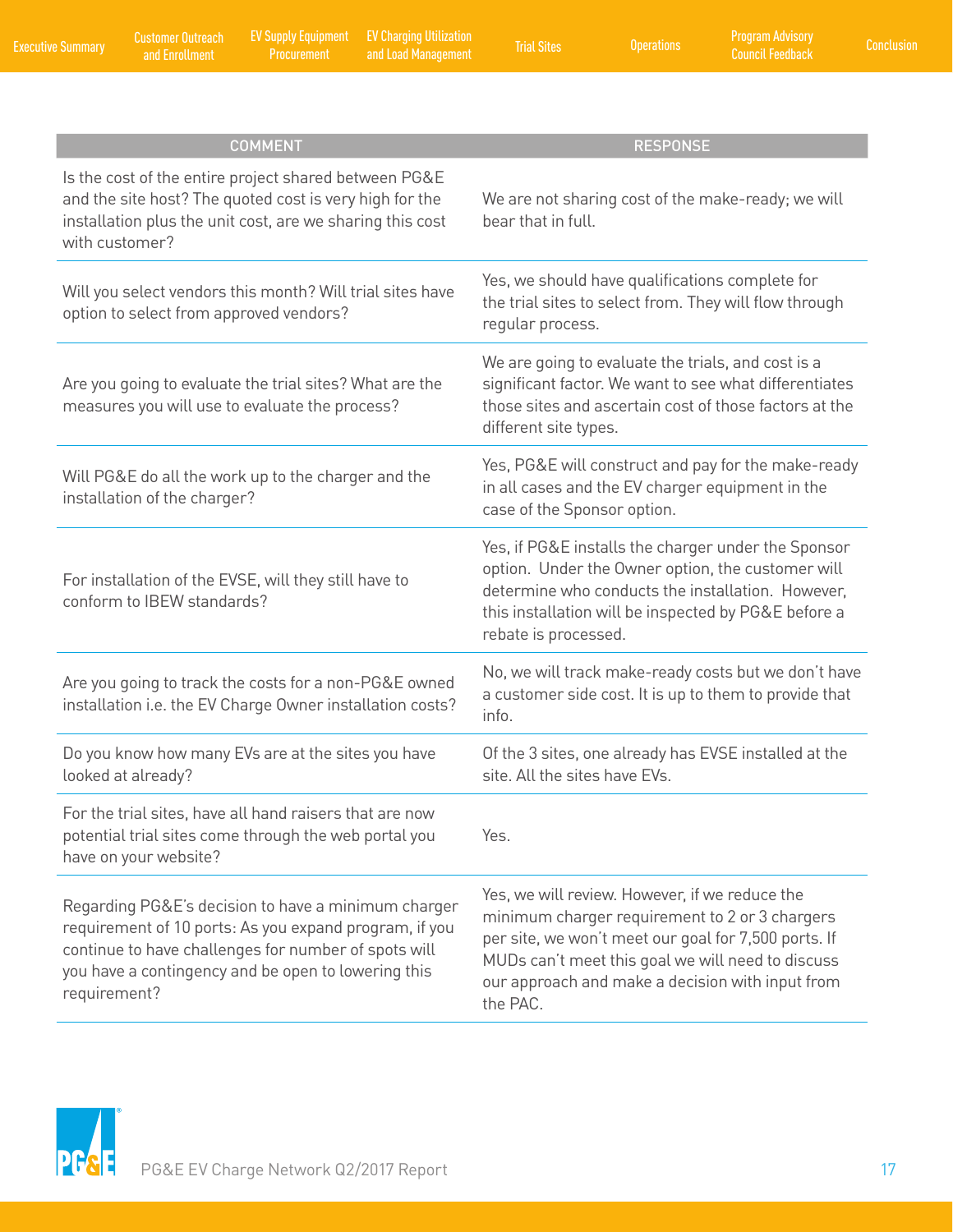and Enrollment Executive Summary Conclusion EV Supply Equipment EV Charging Utilization and Load Management Trial Sites Operations Program Advisory

| Conclusion |  |  |
|------------|--|--|
|            |  |  |

| <b>COMMENT</b>                                                                                                                                                                                                                                                                                                                                                                                                                                 | <b>RESPONSE</b>                                                                                                                                                                                                                                                                                                                                                                                                                        |
|------------------------------------------------------------------------------------------------------------------------------------------------------------------------------------------------------------------------------------------------------------------------------------------------------------------------------------------------------------------------------------------------------------------------------------------------|----------------------------------------------------------------------------------------------------------------------------------------------------------------------------------------------------------------------------------------------------------------------------------------------------------------------------------------------------------------------------------------------------------------------------------------|
| Would you be open to mobile charging stations? There<br>is no CEC requirement to have fixed stations. How about<br>charging stations that could be partially fixed?                                                                                                                                                                                                                                                                            | Not in this program. The program design is not for<br>mobile infrastructure.                                                                                                                                                                                                                                                                                                                                                           |
| Are there any ADA challenges you've had so far with your<br>trial sites?                                                                                                                                                                                                                                                                                                                                                                       | Yes. This is something we need to work on with the<br>site hosts. We will try to use existing ADA but there<br>will be some restriping or addition of handicap<br>access. We are already being challenged by this. This<br>is a new requirement now in 2017.                                                                                                                                                                           |
| Are you sticking to rental properties or condos as well?<br>ADA would not apply on latter for deeded properties I<br>believe? At my development I have my parking space and<br>it is mine.                                                                                                                                                                                                                                                     | Both. Public or common use includes privately<br>owned spaces.                                                                                                                                                                                                                                                                                                                                                                         |
| Are you considering ability for these program<br>investments to be grown in the future? Are you<br>encouraging investment to be increased over time<br>without huge costs? Could you go back and do more<br>installations? I don't want to change this process and we<br>want to see you as close to 7,500 as possible. But this is<br>something to also think about for future and we want to<br>bring this up as an opportunity to evaluate. | We got this question at our first site host visit. We<br>are pushing them to put in 20 now rather than put<br>in infrastructure for future that may not be used. We<br>ultimately want the 7,500 ports to be within budget<br>which wouldn't happen if we build out infrastructure<br>that will not have a charging station installed. It's<br>challenging to figure out how to balance future<br>interest and specific program goals. |

#### Comments:

- Request that whenever we look at data for both the Owner and Sponsor models we request the site host provide information on their overall cost. I worry that at the end we won't have the data we will want later.
- There is something in process to reconvene with DSA to ask questions on guidelines and interpretations on new ADA guidelines. EVCA initiated this, there is no one to ask per say on interpretation of these guidelines and the whole industry is talking about this.
- We are in a situation where no one knows what the exemption is for ADA. We don't have answers yet. A new article 625 came out and they are hosting training meetings throughout the state. This would be a good subject for that.
- Want to share experiences with PG&E from participant installation projects of 10-20 chargers.

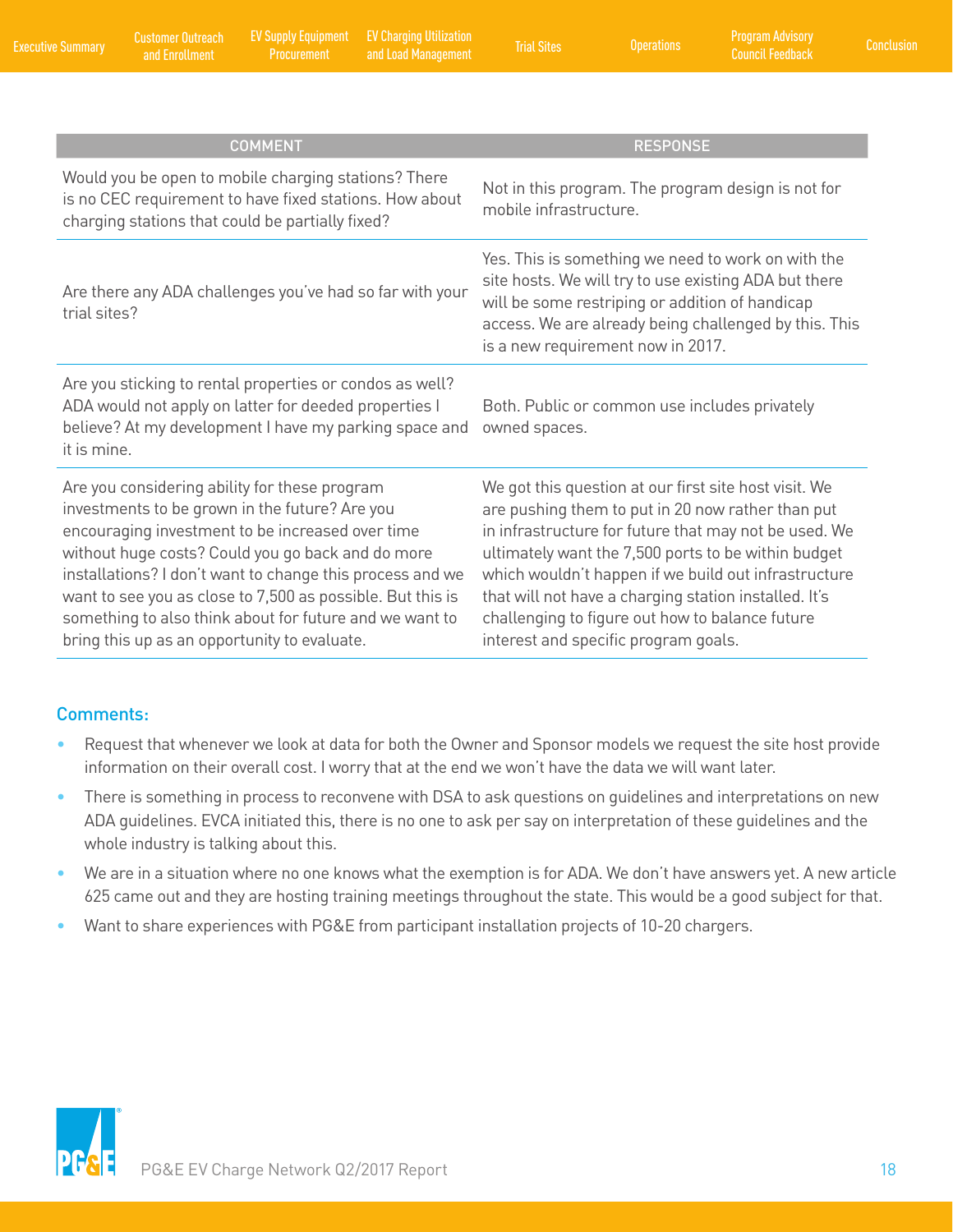## 4. Procurement

| <b>COMMENT</b>                                                                                                                                                                                                       | <b>RESPONSE</b>                                                                                                                                                                                                                                                                                                                                                                            |
|----------------------------------------------------------------------------------------------------------------------------------------------------------------------------------------------------------------------|--------------------------------------------------------------------------------------------------------------------------------------------------------------------------------------------------------------------------------------------------------------------------------------------------------------------------------------------------------------------------------------------|
| For the second option that allows for PG&E ownership<br>of the chargers will the site host have any choice on the<br>vendor?                                                                                         | Yes. We will have more than one vendor to choose<br>from. The qualifications process is more complex<br>but there will still be choice from a more reasonable<br>number.                                                                                                                                                                                                                   |
| Do you expect more availability of choice in owner<br>version than in PG&E-owned?                                                                                                                                    | Yes.                                                                                                                                                                                                                                                                                                                                                                                       |
| How do you expect to grow after this program? Do<br>any one of the 3 models provided lead into future<br>expansions?                                                                                                 | This depends on how the site host is looking out to<br>the future and will lead to their choice of equipment.<br>We will take those qualifications into account as well.<br>It's also unclear what the best situation is for future<br>expansion. We are looking for vendors to supply<br>details of a sample project for each available type,<br>with a diagram.                          |
| Is the volume pricing you included in the RFP where you<br>are specifying certain volumes vendors need to be able<br>to supply?                                                                                      | For the RFQ we allowed them to provide any<br>thresholds they had. For the RFP we will identify<br>tiers for this.                                                                                                                                                                                                                                                                         |
| Through customer lens, in MUD DAC space where it is<br>100% base cost: Are we able to guarantee that one of the<br>200+ options will come in at fully covered cost? Are we<br>able to come in and guarantee at 100%? | Yes this is the importance of this base unit cost<br>question. MUD in DAC gets a 100% base cost rebate.<br>Once we know what the base cost is, we can put a<br>dollar value on this. Then they can go on the vendor<br>sites and research what that would mean for their<br>instance. We should be mindful on how that is<br>presented to the customer. We don't want to be<br>misleading. |
| Are there going to be any options for participants not<br>offering annual service fees?                                                                                                                              | Everyone will have to have network capabilities. In<br>the Sponsor model, the utility covers it. In the Owner<br>model, the site host is responsible for that.                                                                                                                                                                                                                             |
| Are network costs presented to potential site hosts?<br>If this info isn't available you will have difficulty with<br>uptake.                                                                                        | This is something we need to work on with the<br>vendors. There is a range of costs. We need to<br>establish how we are both going to present this<br>material in a straightforward way.                                                                                                                                                                                                   |
| Will the base cost change or is it only determined once?                                                                                                                                                             | It will move around with the RFQ, but we are<br>exploring if that is the best thing to do. We will<br>discuss at the next PAC and with the CPUC.                                                                                                                                                                                                                                           |

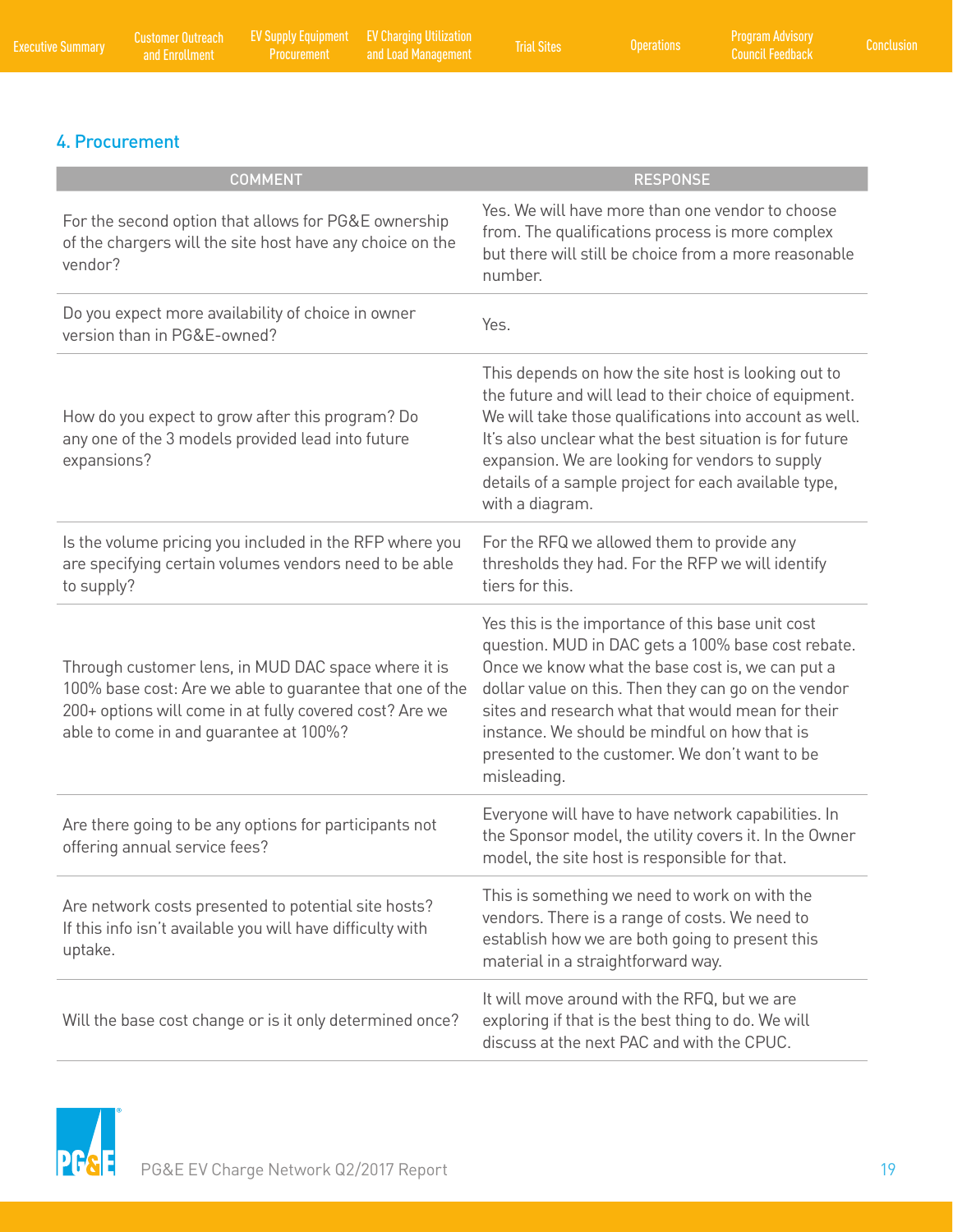#### Discussion:

#### **EXPENSE TO SITE HOST**

**Participant:** You don't have different base costs like SCE. I was surprised for Edison that there is a vendor base cost but then the customer has to negotiate with vendors for an actual cost.

**PG&E:** Actual costs will vary. Customers will purchase directly with the vendor so we don't have a say on final price.

**Participant:** Managing customer expectations on what is free and what is paid for is important. Customers thought in SCE's program that the whole project was free. Average price comes to around \$31,000 and they dropped out. This can be prevented through upfront expectations management.

**PG&E:** We need to work with the vendor on this. Having a quoted price is one way, but it is a non-binding price and we need to communicate that. This is why messaging is very important and keeping things consistent. We have been keen on sample cost based on base cost when we deal with trial sites. It is clear that it isn't free. \$10,000 to \$30,000. If they're not willing, that is good to know.

#### VENDOR UNIT VOLUME ESTIMATES

**Participant A:** For the service providers in room: Is there an effect on not knowing how many of the 7,500 program, how much success you will have? Does that affect your base cost pricing not knowing the number of units they will sell through the program?

**Participant B:** We do have various bulk-buy agreements with hardware partners. For this planning, knowing scale of deployment plays role in pricing with hardware partners and availability of equipment, there can be a long lead time for manufacturing. We are happy to discuss this.

**Participant C:** We asked when pricing, not only looking at EVSE type but volume of potential customers and the support this would require for back office or call center, response teams etc. Clarification was whether we include pricing for all support functions. We weren't assuming this was the same as other programs like Edison. We got response that we should include this in our pricing. We did the best job we could at estimating those costs.

#### BASE COST

Participant: If base price moves you will have hosts in pipeline, with moving parts this will become difficult to attract and retain. If someone is getting a better deal through the program than someone else due to changing base cost or different deals with vendors, this is something to be aware of.

**PG&E:** Yes and this is a good process question. We want to lock in price for those who are in, for others who have delays this is something to address. We share this concern and we will discuss with commission and future PAC.

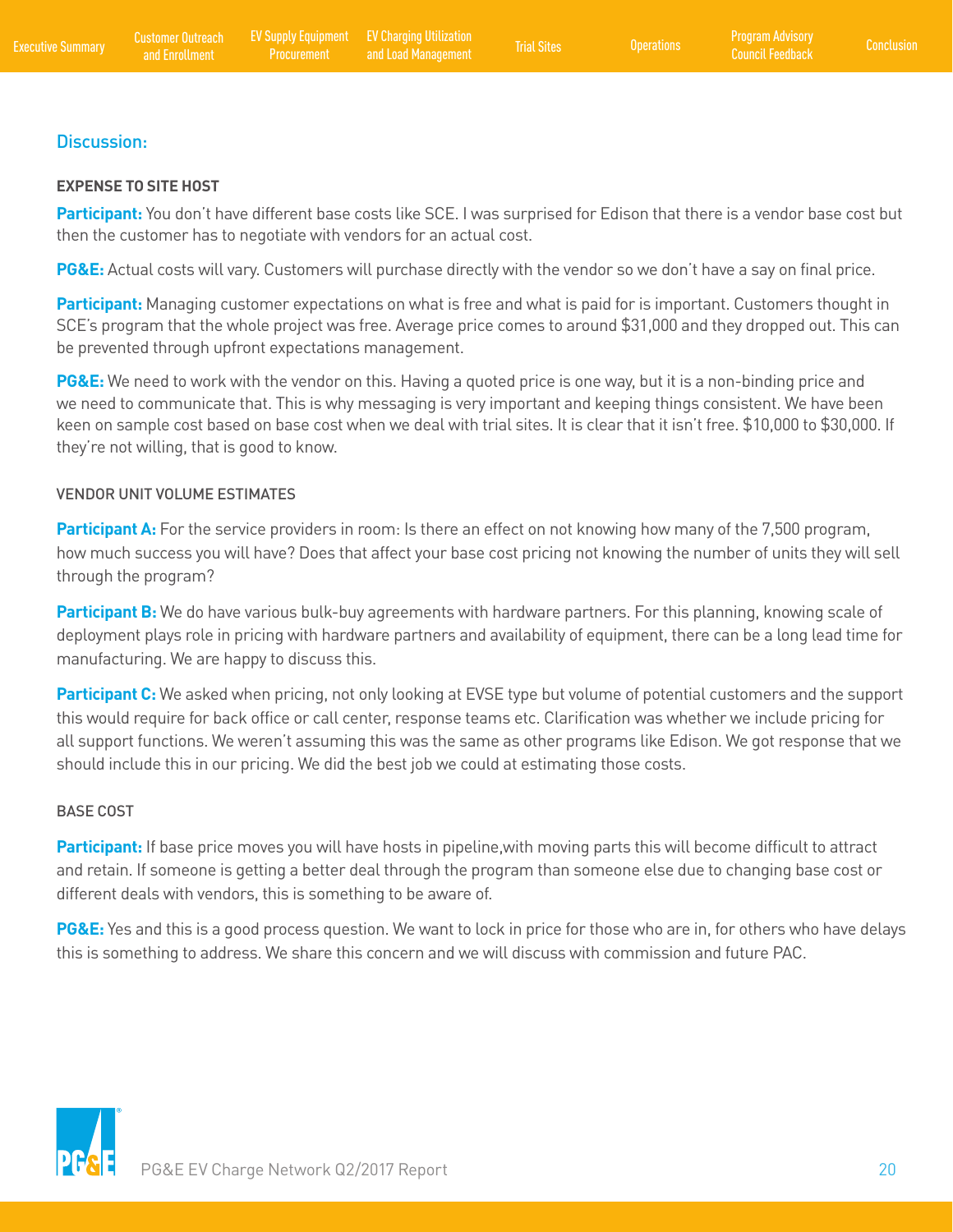## 5. Load Management

| <b>COMMENT</b>                                                                                                                      | <b>RESPONSE</b>                                                                                                                                                                                                                                                                                                                                                                                                                       |
|-------------------------------------------------------------------------------------------------------------------------------------|---------------------------------------------------------------------------------------------------------------------------------------------------------------------------------------------------------------------------------------------------------------------------------------------------------------------------------------------------------------------------------------------------------------------------------------|
| Do the changes in TOU rate periods affect demand<br>charges as well as kWh charges?                                                 | The TOU period changes are for kWh charges;<br>demand charges vary by season. The alignment<br>change is proposed for non-resesidential rates.<br>Residential rates have already shifted. Rate making<br>is a long process, we pick up residential and non-<br>residential rates in different GRCs. The TOU rate<br>periods proposed are moving toward being beneficial<br>for workplace charging.                                    |
| How you are starting to talk about rates with initial site<br>targets?                                                              | We are describing the rate process. We make clear<br>that they are customer of record first. We aren't<br>talking about rates but rather pricing. How you<br>deliver pricing to drivers is dependent on site host,<br>i.e. pass the rates directly through to drivers (Rate-<br>to-Driver) or create their own pricing (Rate-to-Host).<br>Options may include flat fee, free, flexibility and<br>subject to the Load Management Plan. |
| Can you speak to how the reception has been from trial<br>sites on rate information?                                                | They are eager and just want to know more<br>information about this.                                                                                                                                                                                                                                                                                                                                                                  |
| Can you describe how you would complete the last point<br>of payment or direction of customer payments? How to<br>make that happen? | EVSPs are charging drivers for electricity they use<br>through their normal process. We are leveraging the<br>existing business process that EVSPs have for billing<br>drivers and giving the money to the site host.                                                                                                                                                                                                                 |
| Did the BMW program use all three proposed<br>frameworks for Load Management Plans?                                                 | No, this was separate program.                                                                                                                                                                                                                                                                                                                                                                                                        |
| Does this apply to charging only? For storage to reduce<br>load is that okay?                                                       | We could explore storage. It's more complicated and<br>costly. We can consider this, but not sure how viable<br>this is.                                                                                                                                                                                                                                                                                                              |
| Could you clarify PDP and the other pilots? Do they look<br>at wholesale energy signals?                                            | Yes, PDP is open to everyone as a rate add on for<br>day ahead notifications. The other two are based on<br>the wholesale market, as is PDP. The DR program<br>gets CAISO information and calls events. The supply<br>side pilot is based on wholesale but will start with<br>distribution component.                                                                                                                                 |

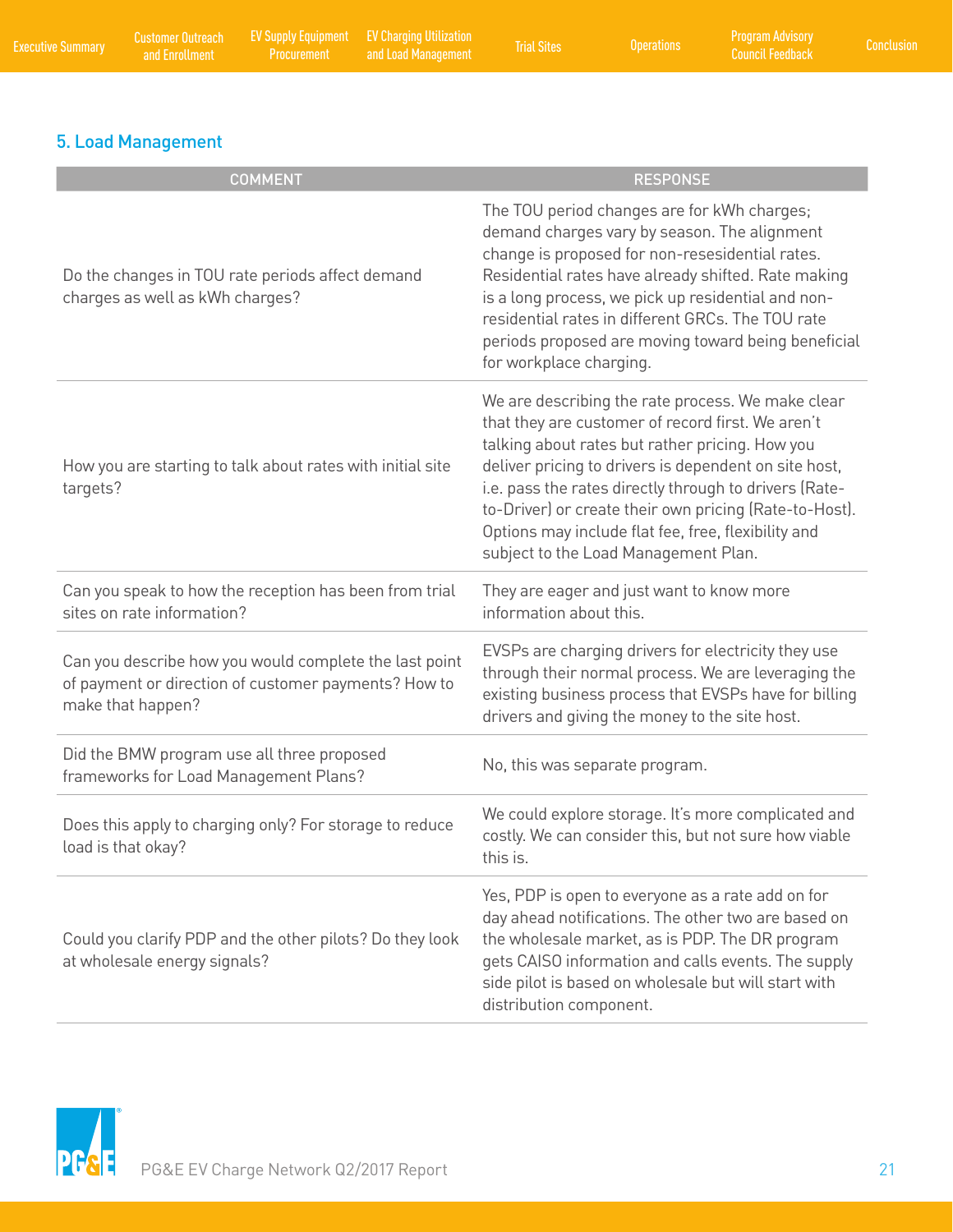| <b>Executive Summary</b> | <b>Example 2018 Contract 2019</b> | Customer Outreach EV Supply Equipment EV Charging Utilization<br><b>Procurement and Load Management</b> | <b>Trial Sites</b> | <b>Operations</b> | <b>Program Advisory</b><br>Council Feedback | Conclusion |
|--------------------------|-----------------------------------|---------------------------------------------------------------------------------------------------------|--------------------|-------------------|---------------------------------------------|------------|
|                          |                                   |                                                                                                         |                    |                   |                                             |            |

#### COMMENT COMMENT COMMENT COMMENT COMMENT

Can you include what finances are available for load management for this program? Some customers can participate in the supply pilot, but not all. So are some guidelines for incentives available?

Yes. We can send info on existing programs. For a new potential framework, funding is still unclear.

### Discussion:

#### **ADDITIONAL PILOT PROGRAMS**

**Participant:** I think it will be a combination of all three where a program will require some education and a carrot to opt in. Given what PG&E does and with BMW iChargeForward, how are you incorporating this into decisions on Load Management Plans? I reference BMW pilot because it was designed for an OEM. For charge network program, will be successful through designs and control strategies through service provides. Unless they coordinate there could be misalignment between control signals and pricing strategies. Depends on combination between automaker, EVSPs. Those signals should be harmonized, this is key for strategy, recognizing that there are multiple points of control.

**PG&E:** Communication is important and so is a financial signal. In the BMW pilot, we saw that people largely wanted to do the right thing, and incentives were a factor as well. We are looking at if we can do info, financial, or a combination. The heart of the question is there are lots of actors here.

Participant: As the market expands, we don't know how charging behavior will change. For lots of people, it's not voluntary to plug in regardless of peak time or peak pricing. Take this into consideration. We need tech that integrates solar storage management etc. so we need to futureproof whatever we do now to account for this.

**PG&E:** Your point is that mobility needs must always be met. This could be addressed in the Excess Supply pilot. So this is definitely happening in this space, the question is whether we do this in this program, and how we can learn and explore these options. We may not have a preference for how they curb load but we want to know how they are doing it. We are developing a common framework for EVSPs to send data to us on this.

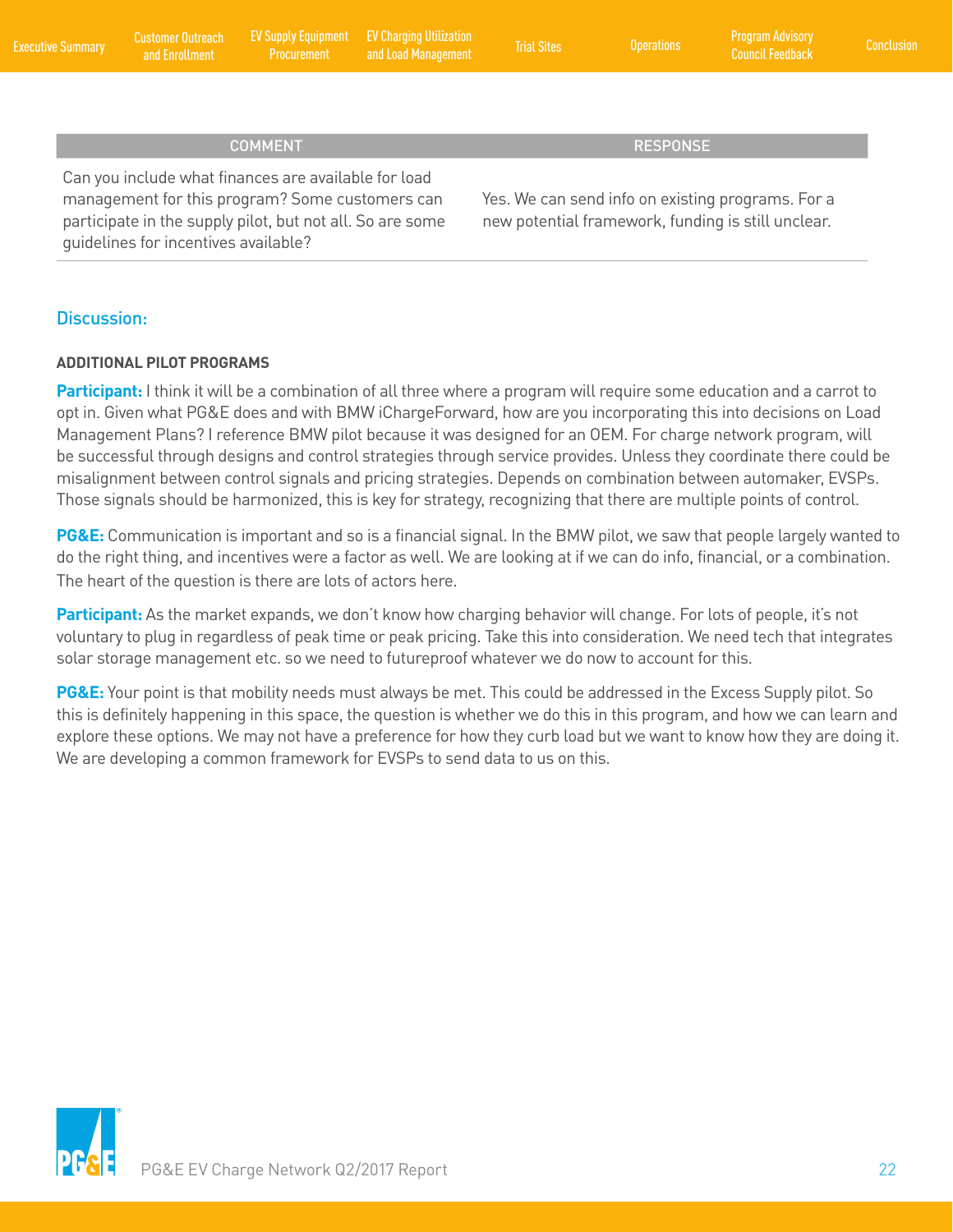## 6. Spirit of DAC

| <b>COMMENT</b>                                                                                                                                                                               | <b>RESPONSE</b>                                                                                                                                            |
|----------------------------------------------------------------------------------------------------------------------------------------------------------------------------------------------|------------------------------------------------------------------------------------------------------------------------------------------------------------|
| Was there a reason you chose Fortune 500 over Fortune<br>1000 when deciding how to filter out companies within<br>DACs that don't meet the spirit of the definition of DACs?                 | We can use the Fortune 1000. It was just the size, we<br>are concerned about pushing people away but we<br>can do Fortune 1000 if this is the best option. |
| How does this approach to identifying workplaces in the<br>"spirit" of the definition of DACs compare to what is in<br>the Edison program?                                                   | Edison doesn't have to do this "spirit" of question.                                                                                                       |
| Is there any prohibition on governments that are located<br>within DACs?                                                                                                                     | No, just Fortune companies.                                                                                                                                |
| If you end up going with Fortune 1000 and find you don't<br>have uptake, do you have the ability to revisit this? You'll<br>want this market and we don't know what the reaction<br>will be. | Yes you're right, we will decide what the screen<br>will be and will take the goals of the program and<br>feedback to make this decision.                  |

#### Comments:

- We would prefer to do the Fortune 1000. This is a good solution.
- We have a Fortune 1000 preference and want to flag concern over subsidiaries and the need to track this effectively.
- Clarify that screens in other IOUs they can choose between state wide or service territory. For comparison of PG&E with those two they don't need to add that extra spirit. It won't be a perfect comparison.
- To use the Fortune 500 or 1000 to screen out high revenue workplaces, you could also look for parent company as a solution to encompassing subsidiaries.

#### Discussion:

#### **DECREASED INCENTIVES FOR FORTUNE WORKPLACES**

Participant A: Why is it a bad idea to incentivize workplaces in DACs to reduce emissions through participation in the program?

Participant B: We are hoping they don't get the higher subsidy which we hope will help MUDs and lower income areas to participate. The workplaces will still qualify for the program and are more able to pay.

Participant C: These companies will be able to participate regardless and we want to make sure the funds go to the right place.